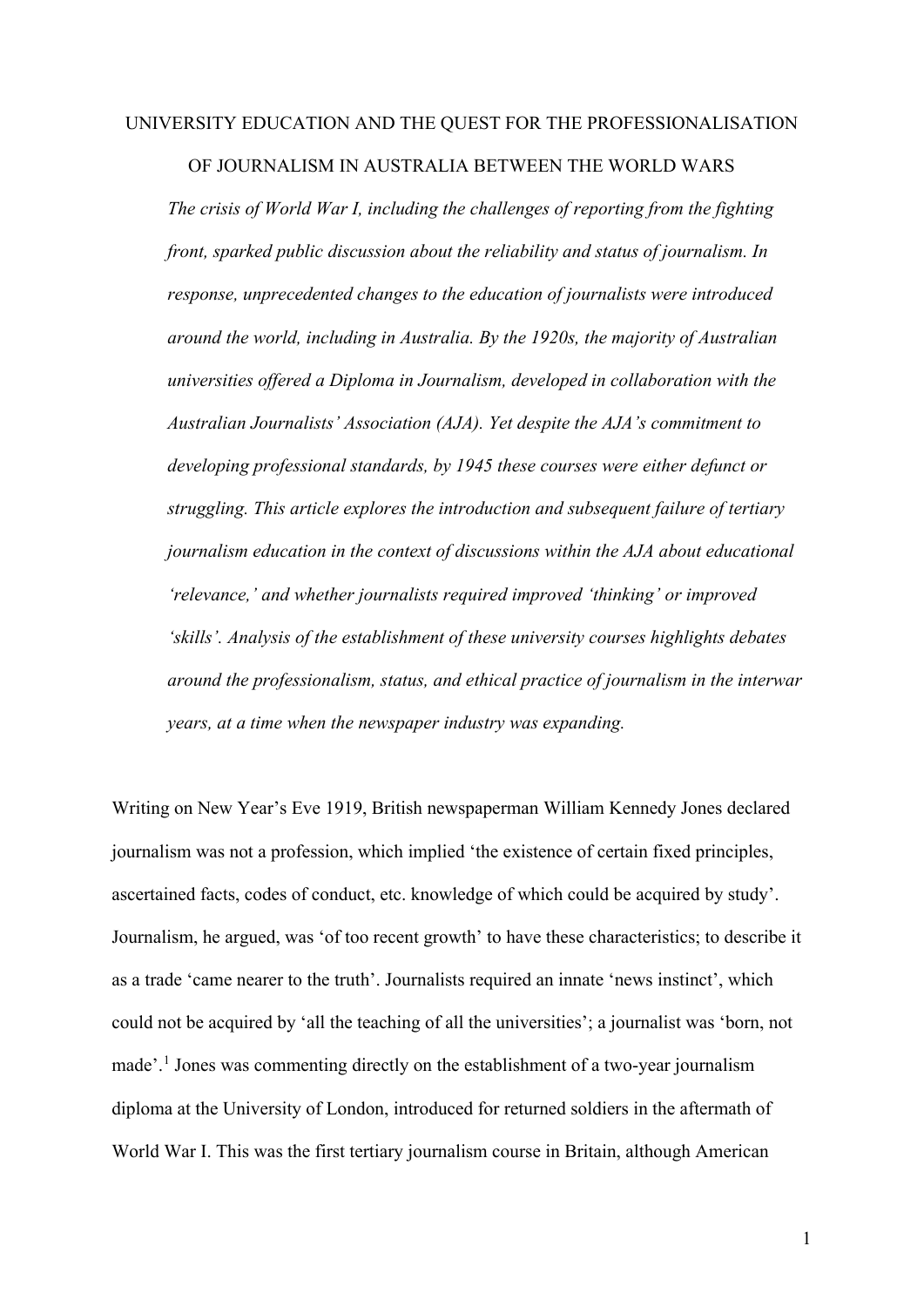universities had been educating journalists since before the war.[2](#page-18-1) During the 1920s, universities across Australia followed the University of London's example, and, by 1930, there were university journalism courses offered in Australia's major cities, with the exception of Adelaide.

The early celebratory history of the Australian Journalists' Association (AJA), Geoff Sparrow's official *Crusade for Journalism* (1960), considered interwar journalism education within broader moves to elevate the status of journalists.<sup>[3](#page-18-2)</sup> Both the professional recognition and education of Australian journalists were ongoing concerns well into the twentieth century, and have continued to attract attention from journalism scholars.[4](#page-18-3) American Fulbright scholar W. S. Holden's *Australia Goes to Press!*, published in 1961, first drew attention to the distinctive national approach. In a chapter on cadet training, Holden contrasted the ambivalence of Australian journalists towards tertiary education with the embrace of tertiary journalism education in the United States. [5](#page-18-4) By 1965, the first Professional Journalism Summer School was convened in Canberra to discuss the future of journalism education in the context of the post-World War II expansion of tertiary education.<sup>[6](#page-18-5)</sup>

Our examination of journalism education immediately after World War I highlights the longevity of moves to professional journalism and the reasons why the AJA chose university qualifications over other models of training as a demonstration of their professional standing. Despite this, as archival sources demonstrate, newspaper proprietors and journalists during the 1920s and 1930s remained divided over the preferred education of journalists. These deliberations occurred at a time when technological advances stimulated by the military and economic demands of World War I, including in the field of communications, were transforming employment in Australia, resulting in new forms of professional expertise, organisation and training, and an expanded sphere of influence for universities and their graduates.<sup>[7](#page-18-6)</sup> In this context, tertiary education was seen not only as a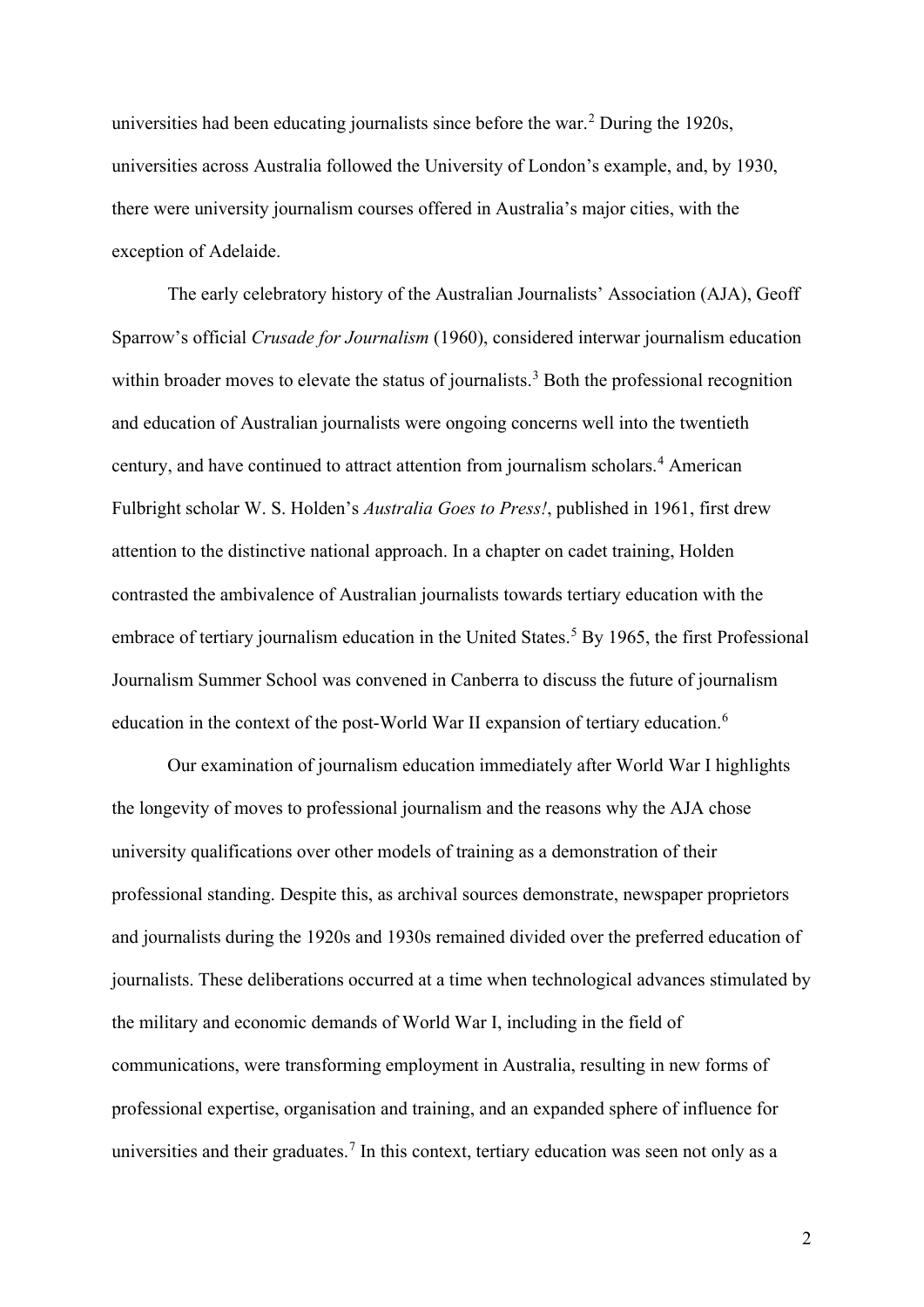means to improve writing skills and equip journalists with an enhanced world view, but to provide them with the moral foundations to prepare responsible and truthful reportage of events, especially during wartime.

## **Professionalising Australian journalism**

Australian journalists came together towards the end of the nineteenth century to maintain literary standards and improve pay and working conditions. The New South Wales (NSW) Institute of Journalists, formed in 1889–90, was based on the British Institute of Journalists (BIJ), established in 1[8](#page-18-7)84.<sup>8</sup> The BIJ wanted to loosen the control of the newspaper proprietors by taking over training and preventing the employment of 'amateur' journalists. The NSW Institute, however, resolved: 'to elevate and dignify the profession by methods that were not inimical to the interests of newspaper proprietors.<sup>[9](#page-19-0)</sup> In spite of this overture, proprietors threatened to dismiss journalists who were members, and the Institute dissolved.<sup>[10](#page-19-1)</sup>

The short-lived Australasian Institute of Journalists (AIJ) was established in Melbourne in 1892, during deep economic recession and industrial upheaval.<sup>[11](#page-19-2)</sup> Also modelled on the BIJ, it had its roots in the Victorian Reporters' Association, formed in 1890.[12](#page-19-3) The Institute's objective was 'the elevation of the status and the improvement of all members', alongside a benevolent function, akin to friendly societies of the time.<sup>[13](#page-19-4)</sup> After Federation, the Melbourne Press Bond formed, prompting the establishment of similar bodies in New South Wales, South Australia and Queensland.<sup>[14](#page-19-5)</sup> When the NSW Institute re-formed in 1907, it was on the same principles as professional associations of doctors, accountants, engineers and 'other professional men'. Like its predecessor, the Institute disavowed 'being a trade union' despite being influenced by Britain's National Union of Journalists (NUJ), also commencing in 1907.<sup>[15](#page-19-6)</sup> Its objectives were wide, encompassing literary style, libel law, an employment register, a benevolent fund and loyalty to the interests of employers with the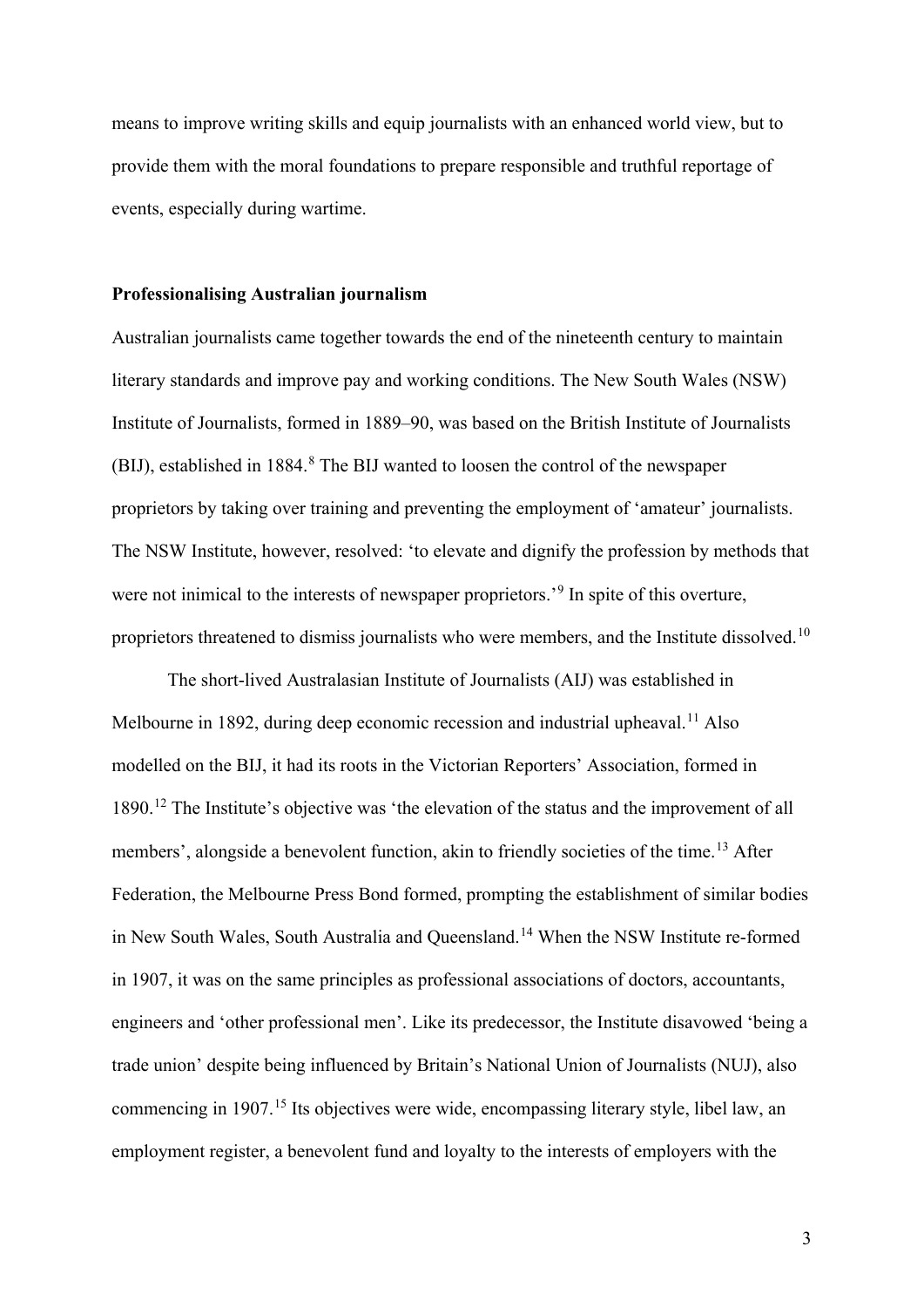latter demonstrating its non-union stance. Most importantly, the Institute began to tackle the issues of professional status and education.[16](#page-19-7)

In 1910, the AJA was established as the federal peak body of the states' associations.[17](#page-19-8) Despite objections from press proprietors, it was registered as an employees' organisation under the Commonwealth Conciliation and Arbitration Act (1904).<sup>[18](#page-19-9)</sup> With the outbreak of World War I, twelve per cent of the AJA members enlisted in the military. Those who returned found improved employment conditions: in 1917 the Arbitration Court awarded the AJA nearly everything it sought, with the exception of a 44-hour working week (it remained at 46 hours). In making its decision, the Court found journalism was a profession *sui generis*, a unique occupation that could not be classified with other occupations. [19](#page-19-10) The 1920s were marked by the growth of the press, and the emergence of a new breed of "super senior" journalists, who were paid rates above the senior grade of the award.<sup>[20](#page-19-11)</sup> In this buoyant time, AJA membership rose to 1900, about 90 per cent of all eligible journalists.<sup>[21](#page-19-12)</sup> Nonetheless, despite a steady gain in wages, solidarity within the AJA was hard to maintain, with the newspaper mogul Keith Murdoch especially adept at undermining the association's efficacy.<sup>[22](#page-19-13)</sup>

Since the late nineteenth century, Australians were, by international standards, extensive readers of newspapers.<sup>[23](#page-19-14)</sup> During the 1920s, newspaper production expanded, the media dynasties of the Packer and Murdoch families were established and the number of local periodicals grew. Census figures indicate that the numbers of people employed as reporters, journalists and more generally as writers grew by more than 60 per cent between 1911 and 1947.<sup>[24](#page-19-15)</sup> The economic Depression, which was particularly severe in Australia, hit the industry hard and newspaper proprietors forced the AJA to agree to a 10 per cent drop in salaries in return for job security. Employers imposed further cuts, and it was not until 1942 that the 1929 levels of pay and conditions were reinstated.[25](#page-20-0) Across this period, the AJA still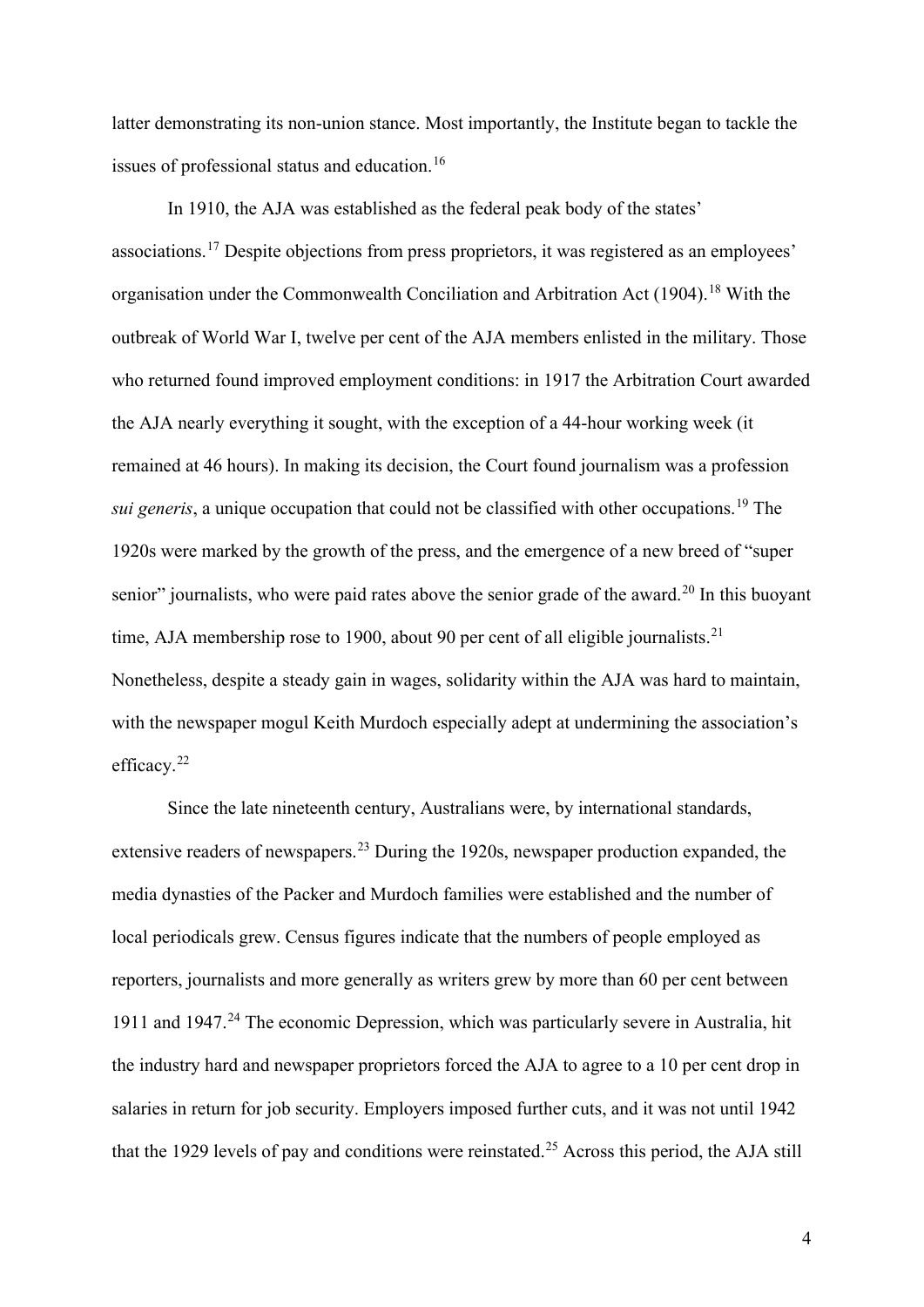resisted affiliation with the Trades Hall Council, arguing it was 'better to be the lowest-paid profession than the highest paid craft'.[26](#page-20-1) Concerns about professional standards, particularly in wartime, were partly allayed with the development in 1944 of a Code of Ethics, widely regarded as second only to formal education as a mark of professional status.<sup>[27](#page-20-2)</sup>

In the 1920s, the use of university qualifications to formalise and legitimise expertise was increasingly prevalent across both the 'old' and 'new' professions in Australia.[28](#page-20-3) World War I had highlighted the need for expert knowledge and created the conditions for its expansion and application.<sup>[29](#page-20-4)</sup> This was primarily, though not exclusively, in the fields of medicine, science and technology, and the contributions of chemists, engineers, doctors and nurses to the war effort were extensive. In these traditional professions, the conditions on the battlefield, the requirements of military strategy and the needs for increased primary and industrial production, also contributed to the invention and adoption of specialised techniques.<sup>[30](#page-20-5)</sup> After the Armistice and through the interwar decades, many fields of employment were transformed through technological advances, often accelerated by the war. At the same time, 'new professions' emerged in such areas as town planning, public health and broadcasting.<sup>[31](#page-20-6)</sup>

Australian universities played a key role in these changes through their research and teaching. World War I demonstrated the significance of applied scientific expertise, and saw the Australian government fund its first national research body, the precursor to the Commonwealth Scientific and Industrial Research Council, to address economic development in the agricultural sector. In the 1920s, the university student body ballooned, including many returned servicemen and in some degrees a steady rise in the intake of women, although they were still a minority. Academic staff also increased as the tertiary sector doubled in size, enabling the teaching of new degrees, the establishment of new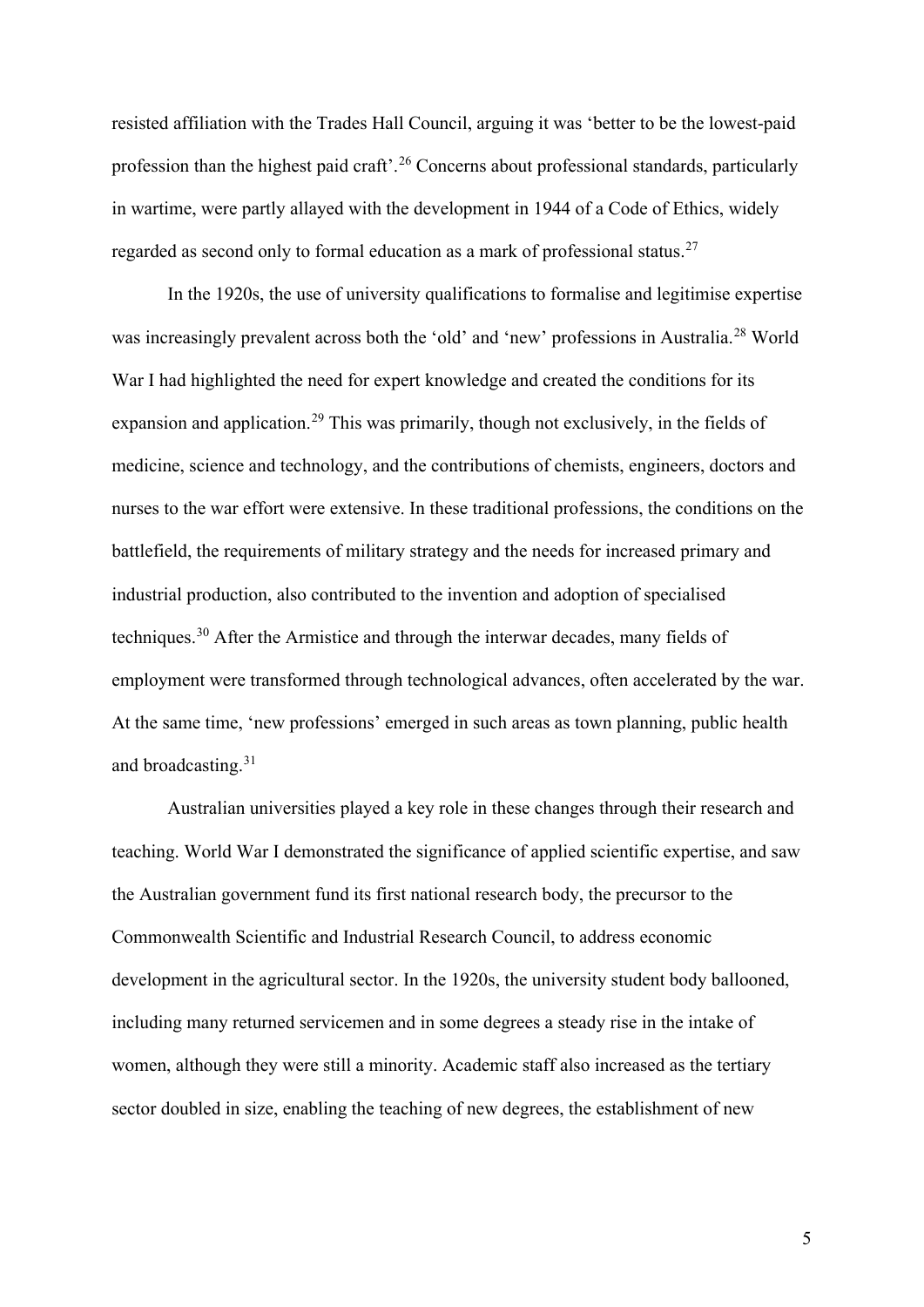professional qualifications and the capacity to offer a range of special diplomas – including in journalism.[32](#page-20-7)

The wider technological and social change that took place from World War I and throughout the interwar period extended to the literary, publishing and broadcast spheres. But the impact on the 'writing professions', those overlapping spheres of authorship, journalism, publishing and librarianship, was to be mixed. As David Carter and Kate Darian-Smith have shown, attempts to organise these groups through the formation of associations and the accreditation of education and training, had begun before the outbreak of World War I.<sup>[33](#page-20-8)</sup> Nevertheless, the experience of war did lead to a greater demarcation between 'professional' journalism and the much looser sphere of freelance or literary writing and 'amateur' journalism, although the distinction was by no means always clear and was subject to monitoring.<sup>[34](#page-20-9)</sup> In 1921, acknowledging the shared interests between journalists and literary writers in relation to question of syndication and copyright, the AJA formed the Australian Authors' Association, and many prominent writers soon joined up.<sup>[35](#page-20-10)</sup> By 1930, however, the professional expectations of writers and journalists were seen to be so different that the AJA disbanded the association.<sup>[36](#page-20-11)</sup> The interwar period also saw the rapid expansion of the advertising industry, which provided additional employment opportunities for writers (including former journalists) who were willing to embrace this new, commercial style of writing.[37](#page-20-12)

## **Educating journalists**

Foreshadowing the rise of fascism in Europe, an international study published in 1928 by the International Labour Organisation (ILO) argued that journalism was facing a moral crisis.<sup>[38](#page-20-13)</sup> This was exacerbated by the 'concentration of the press' and the emergence of 'newspaper kings', both circumstances that challenged a free press. Australia, however, was found to be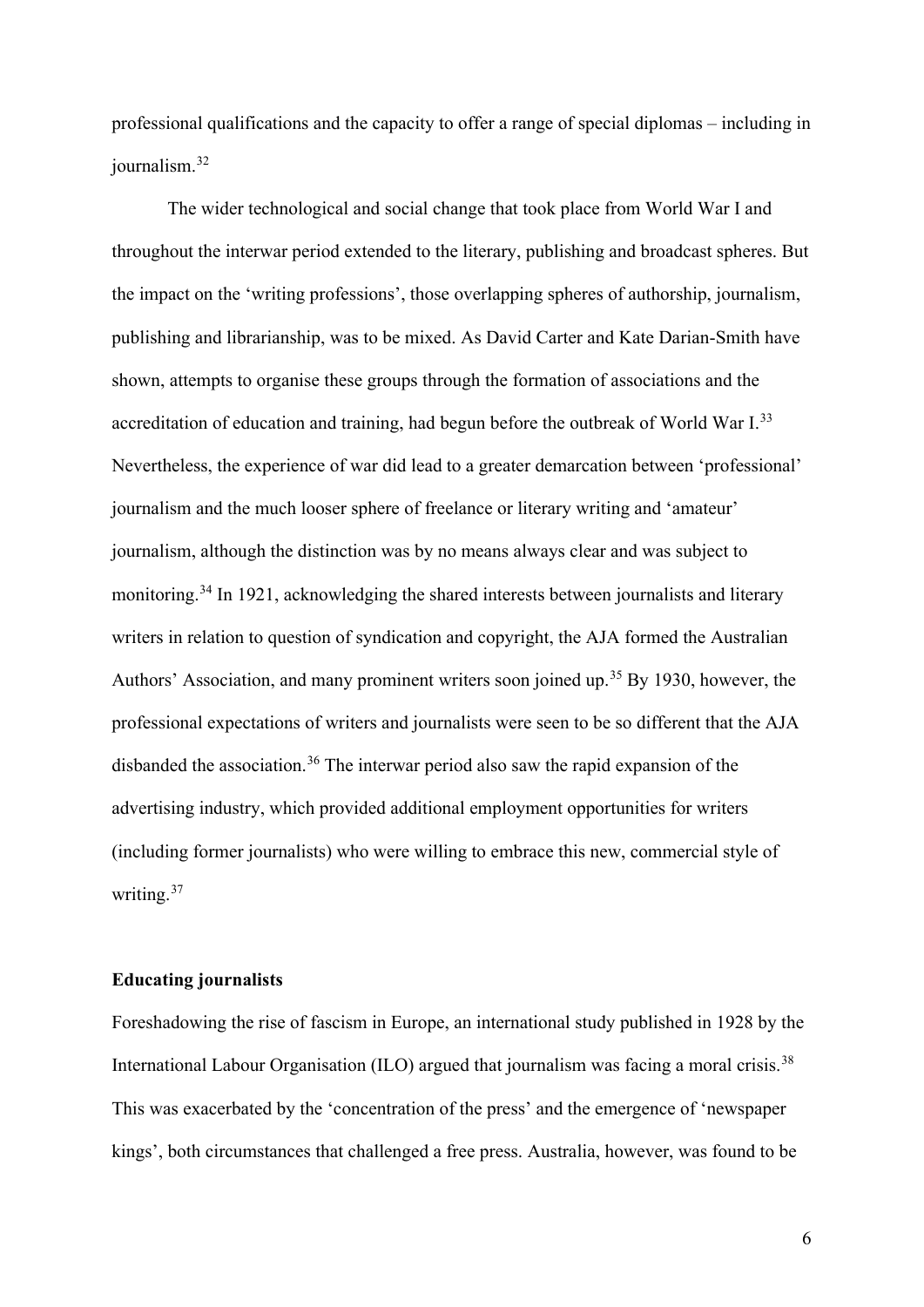relatively progressive, with its journalists 'among the members of the [worldwide] profession possessing the most satisfactory status'.[39](#page-20-14) The study credited the moves taken towards industrial organisation before World War I and the arbitration agreements reached in 1917 and 1924 for the comparatively high status of Australian journalism.[40](#page-20-15)

The ILO also noted the importance of the recent provision of journalism training by Australia's universities.<sup>[41](#page-20-16)</sup> University journalism education had originated in the United States: in 1902, Joseph Pulitzer, proprietor of the New York *World* donated US\$3 million to Columbia University, New York for the first School of Journalism. This did not open until 1912, by which time the former journalist Walter Williams had established (in 1908), a School of Journalism at the University of Missouri.<sup>[42](#page-20-17)</sup> Williams would develop a long association with Australia, visiting the country in 1914 and again in the 1930s.<sup>[43](#page-20-18)</sup> The University of Missouri course was highly practical, taught in both 'lecture theatre and laboratory' with the School run like a newspaper office; students published a daily evening paper.<sup>[44](#page-21-0)</sup>

Reports of these American initiatives drew repudiation from journalism experts in Britain.<sup>[45](#page-21-1)</sup> Nevertheless, in 1902 the City of London School introduced the Steevens Scholarship, a £400 annual travelling award for journalists funded by Alfred Harmsworth, owner of the *Daily Mail*. [46](#page-21-2) George Warrington Steevens was an alumnus of the school and a 'brilliant war-correspondent', who died heroically while fighting in the South African War. Harmsworth's donation reflected the values of British imperialism, envisaging the formation of a college of journalism that would 'send forth men fit and determined to sustain … [the] responsibilities of Britons as [the] leader of the press of the world'.[47](#page-21-3) In 1908 Trinity College Dublin introduced a lecture series on journalism. J.A. Spender, the editor of the *Westminster Gazette*, used this platform to argue for the 'very sound education' provided by the path 'from office boy to editor by way of the newsroom and the reporters' room'. He called for a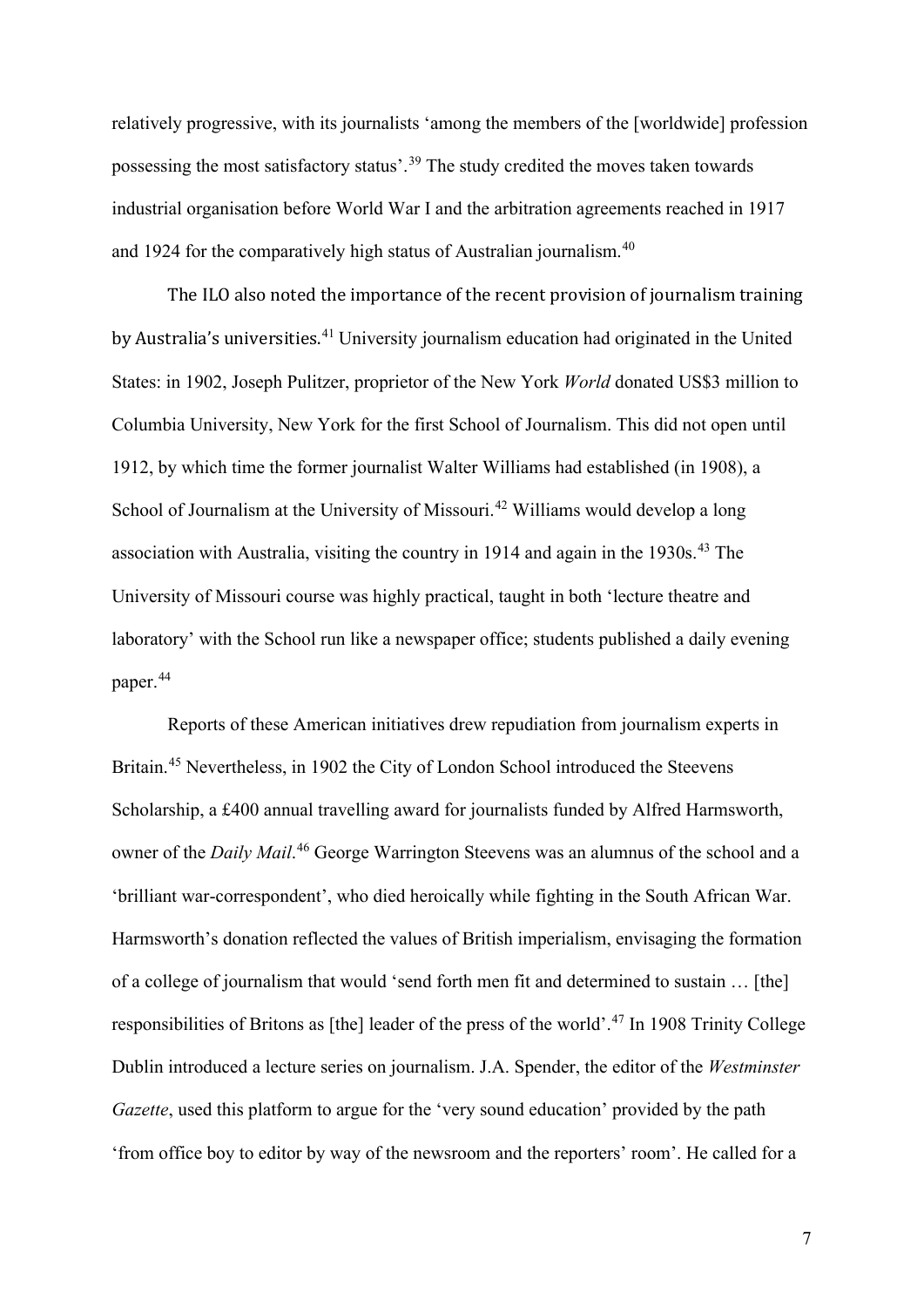style of journalism that 'must respect its readers and widen their interests'.<sup>[48](#page-21-4)</sup>

Foreshadowing subsequent debates, Australian newspapermen, politicians and educationists were divided on these international developments. When Fairfax addressed the British Institute of Journalists in 1913, 'pleading for the special education of journalists and the establishment of an efficient school of journalism', he hoped to save the newspaper time and money in organising Fairfax's own training.[49](#page-21-5) Theodore Fink of the Melbourne *Herald*, though a noted educationist, opposed this push, believing degrees were a waste of time for journalists because they led students to assume employment would follow graduation.<sup>[50](#page-21-6)</sup>

Given the historical and geographical specificities that influenced the formation of the modern professions during the early twentieth century, the processes of journalism professionalisation in Australia – including tertiary education – were not exactly analogous to those in comparable countries such as Britain or the United States.<sup>[51](#page-21-7)</sup> When Australian newspaper proprietor James O. Fairfax spoke in favour of university journalism education in 1913, the world's first labour party majority government had only recently been narrowly defeated after three years in power supported by a relatively well-established radical press.<sup>[52](#page-21-8)</sup> Six years later, a committed Socialist, the future Labor Prime Minister John Curtin, led the push for the first university journalism lectures to be established.<sup>[53](#page-21-9)</sup> While Australian newspaper proprietors and their editors might well have joined their British and USA counterparts in seeing university education as a means of reining in bohemian or radical journalists, they were less likely than their overseas counterparts to express this as their key motivation because in Australia purportedly radical political ideas had already achieved mainstream acceptance.

Nevertheless, the responses of newspaper proprietors to the gains made by Australia's precocious labour movement seem to have encouraged moves towards university education for journalists. At the Commonwealth Arbitration Court in 1917, the AJA achieved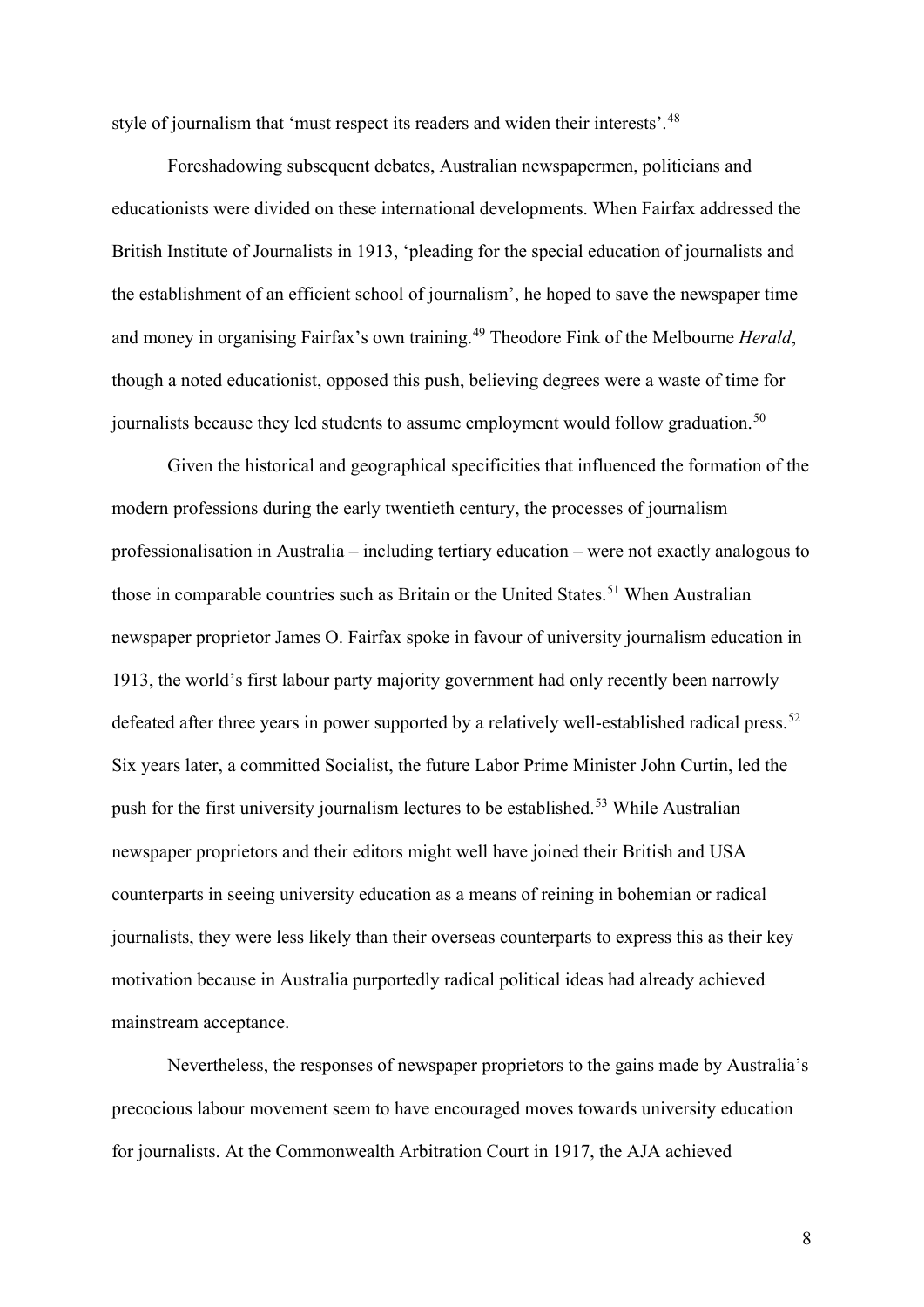'increased salaries, shorter hours and other benefits' for its members; press owners expressed concern that such 'arbitration awards would stifle ambition and kill incentive'. The AJA's subsequent investigation into education in 1919 suggested tertiary training would combat any such complacency, presumably by making entry into journalism more competitive.<sup>54</sup>

By the early twentieth century, university education was increasingly perceived as conferring legitimation on professional claims to what Larson has called 'cognitive and technical superiority' and the social and economic benefits that followed. The traditional pathway into a career in journalism, with initial employment as a 'copyboy' followed by an often perfunctory cadetship, was no longer seen as sufficient.<sup>[55](#page-21-11)</sup> Anxious about the future conditions for their members, the AJA saw university qualifications as the quickest, most efficient way to acquire higher status.<sup>[56](#page-21-12)</sup> Australian universities were also willing to partner with the AJA at a time when they were asserting a more prominent role in Australian society and government. As the universities opened their doors to returning soldiers under a national training scheme, the AJA was keen that specialist courses for journalists be offered.<sup>[57](#page-21-13)</sup>

The AJA's Central Committee discussed a potential Diploma of Journalism in 1916*,*  acknowledging the public attached 'weight to these diplomas which supply proof that the possessors are masters, at least of the theory of their science or art'.[58](#page-22-0) Support for the proposal was conditional on the need for a practical element to journalism training. In New Zealand, where a diploma of journalism had been instituted, it was noted 'a candidate who had not been "through the mill" of working at a newspaper would fail miserably'.<sup>[59](#page-22-1)</sup> The NSW Education Minister, A.C. Carmichael, a former journalist, argued for intending journalists to be taught at secondary schools, with universities providing courses to 'finish them off'. Improved skills in the expression and grammar of the English language, and in critical thinking, would help journalists stand above populist appeals and boost their 'professional honour'.[60](#page-22-2) An editorial in the AJA publication, the *Journalist* supported a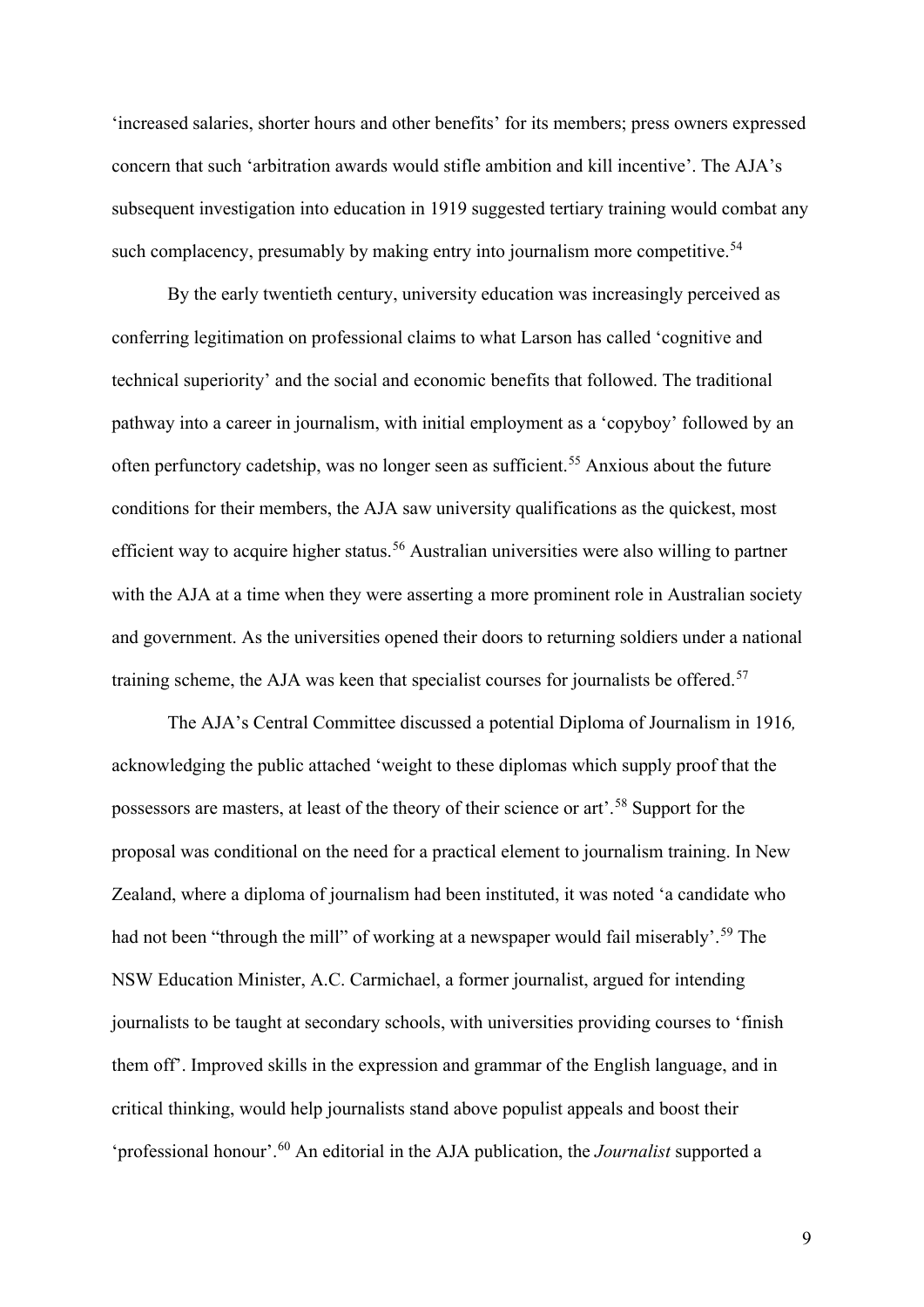diploma, arguing that teaching young journalists to think would equip them better to deal with 'the ponderous municipal councilors'.<sup>[61](#page-22-3)</sup> However, support from within the AJA was far from universal. Writing in the *Journalist*, the University of Melbourne's Professor of History, Ernest Scott, also a former journalist, doubted 'whether you can teach practical journalism anywhere else than in a newspaper office'.<sup>[62](#page-22-4)</sup>

The impact of World War I on reporting both during the fighting and into peacetime gave a fresh momentum to these debates. Australian journalists resisted acknowledging the suffering they witnessed at the front. Instead, they joined some elements of the British press in embracing the role of war propagandist, publishing exaggerated reports of German atrocities sent out by London-based news agencies, such as Reuters and Murdoch's United Cable Service.<sup>[63](#page-22-5)</sup> By stoking fear and panic amongst the civilian population, the press served government efforts to shore up support for the war*.* [64](#page-22-6) In November 1918, the Australasian magazine the *Triad* claimed the 'yellow press' was undermining the reputation of the Anzacs. In 'booming the Australian as the one super-soldier' – which was 'an absurdity and an unseemliness' – the press would create a 'great reaction' against Australian soldiers.<sup>[65](#page-22-7)</sup> The British Labour MP Arthur Ponsonby was later to reflect: 'there can be no more discreditable period in the history of journalism than the four years of the Great War.'[66](#page-22-8) In 1921, Sir Philip Gibbs, one of the five official British war reporters, told the journalism students at London University:

Before the war there was a certain assurance that the presentation of facts by the special correspondent and by the ordinary reporters presented a fair and accurate picture of the world. Since then the public feel … that their paper does not give them an accurate presentation, that the facts themselves have been doctored, and that each paper selects those items of news to suit its policy, and by that they create a false image of life.<sup>[67](#page-22-9)</sup>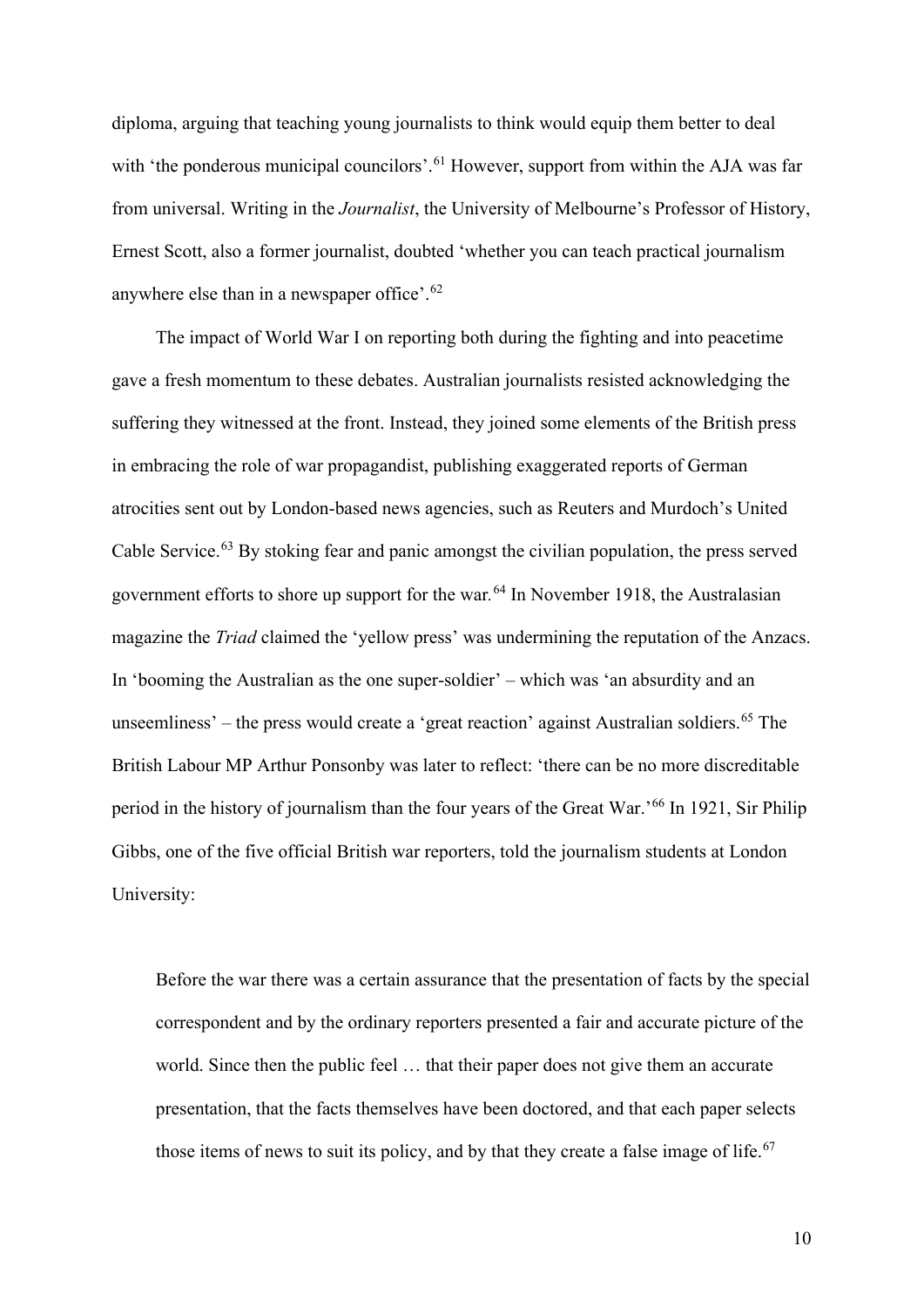Gibbs' speech was widely reported in Australia, and its sentiments echoed in the local press. For instance the Australian Catholic newspaper *Freeman's Journal* argued that Sydney journalism was following the 'sensational American yellow newspapers' and pandering 'in a very gross fashion to the depraved tastes of certain classes of the community'.[68](#page-22-10)

For those concerned about the standing of journalists in society, such as R. L. Curthoys of Melbourne's *Argus* and William Farmer Whyte (editor of Brisbane's *Daily Mail* and the Chairman of the AJA's Education Commission), improved education was crucial to maintain journalism's reputation.<sup>[69](#page-22-11)</sup> Responding to these concerns, the AJA set up a subcommittee to report on education at its conference in 1919. After consultation with 'university professors, newspaper managers, leading journalists, commercial men and publicists', it recommended the establishment of a special three-year diploma at Australian universities. From the start, the diploma was seen as supplementary: it would not replace the current entry into journalism through an informal apprenticeship but would help develop deeper knowledge.<sup>[70](#page-22-12)</sup> The response from senior newspaper figures was mixed. Fairfax's W.G. Conley supported the move, arguing that there had been 'a movement for education' in 'every trade, calling and profession during the last 20 or 30 years', and journalism should 'keep pace with this upward movement'. The *Sun*'s Adam McCay disagreed vehemently. A university diploma 'pretending to be a certificate of excellence … would be a farce. There was only one training school for journalists, and that was the actual practice of journalism.<sup>'[71](#page-22-13)</sup> Curthoys countered that 'defined conditions of entry' and standing would place journalism 'on a firmer footing and a better standing in national life' (Curthoys went on to advocate for the scheme to the Victorian branch of the  $AJA$ ).<sup>[72](#page-22-14)</sup> Others compared the university education of journalists to that of medical practitioners or lawyers as being 'only fair and reasonable'.[73](#page-23-0)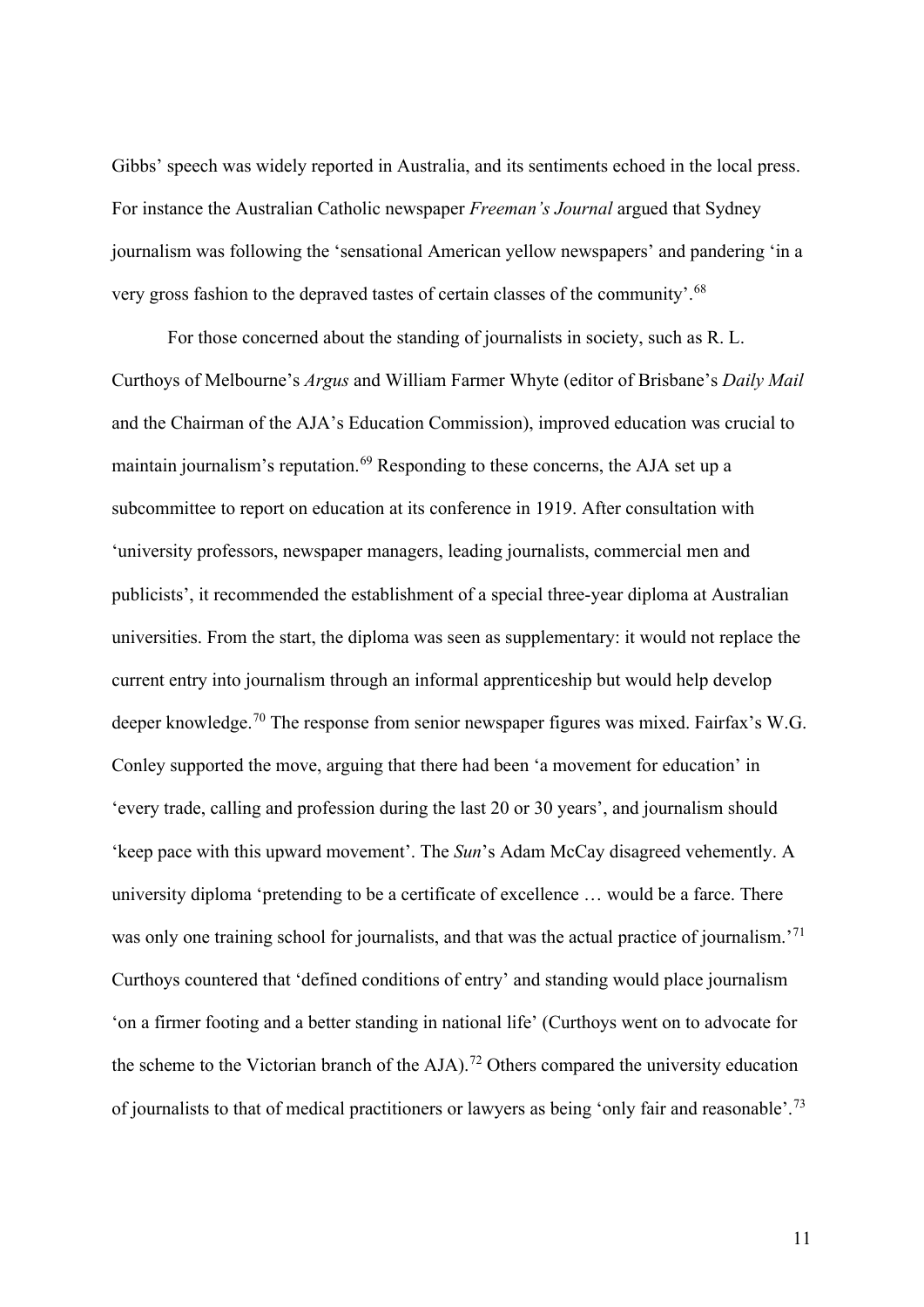In the immediate post-war years, the AJA continued to monitor university international journalism education, particularly in the United States where the training was generally vocational, but also in countries such as France and Norway.[74](#page-23-1) In 1921, the AJA's Federal president, Herbert Davies of the *Argus*, returned from the World's Press Congress, held in Honolulu, Hawai'i, impressed by the standard of the delegates from Japan and China, who were 'nearly all' men of university education.<sup>[75](#page-23-2)</sup> By this time, three Australian universities had introduced journalism courses: the experiment was underway.

At the time of World War I there were six universities in Australia: the universities of Sydney (established 1850), Melbourne (1853), Adelaide (1874), Tasmania (1890), Queensland (1909) and Western Australia (1911). These were small institutions, with the three oldest the most sizeable; in 1915 the total Australian university student population was only 4,297.<sup>[76](#page-23-3)</sup>

Support for journalism education came first in 1919 from the newest institution, when the University of Western Australia (UWA) introduced special extension lectures for journalists.<sup>[77](#page-23-4)</sup> The president of the Western Australia District of the AJA, John Curtin, drove the initiative, arguing that "a love of knowledge represents the urge without which no man or woman can succeed in journalism".<sup>[78](#page-23-5)</sup> The course was 'largely conceived' by Walter Murdoch, Professor of English Literature and E. O. G. Shann, Professor of Economic History. Neither thought universities could or should teach journalism: Murdoch worried that the universities' "prevalent mania for examinations" would shut out "boys capable of firstclass journalism" who were not equipped to pass University examinations.[79](#page-23-6) Commenting on the establishment of diploma courses at Melbourne and Queensland, Shann observed that, based on the experience at the University of Western Australia, working journalists were unable to commit to attending two weekly lectures. He recommended that the AJA maintain control of the courses and avoid "stereotyping the plan it so many University regulations and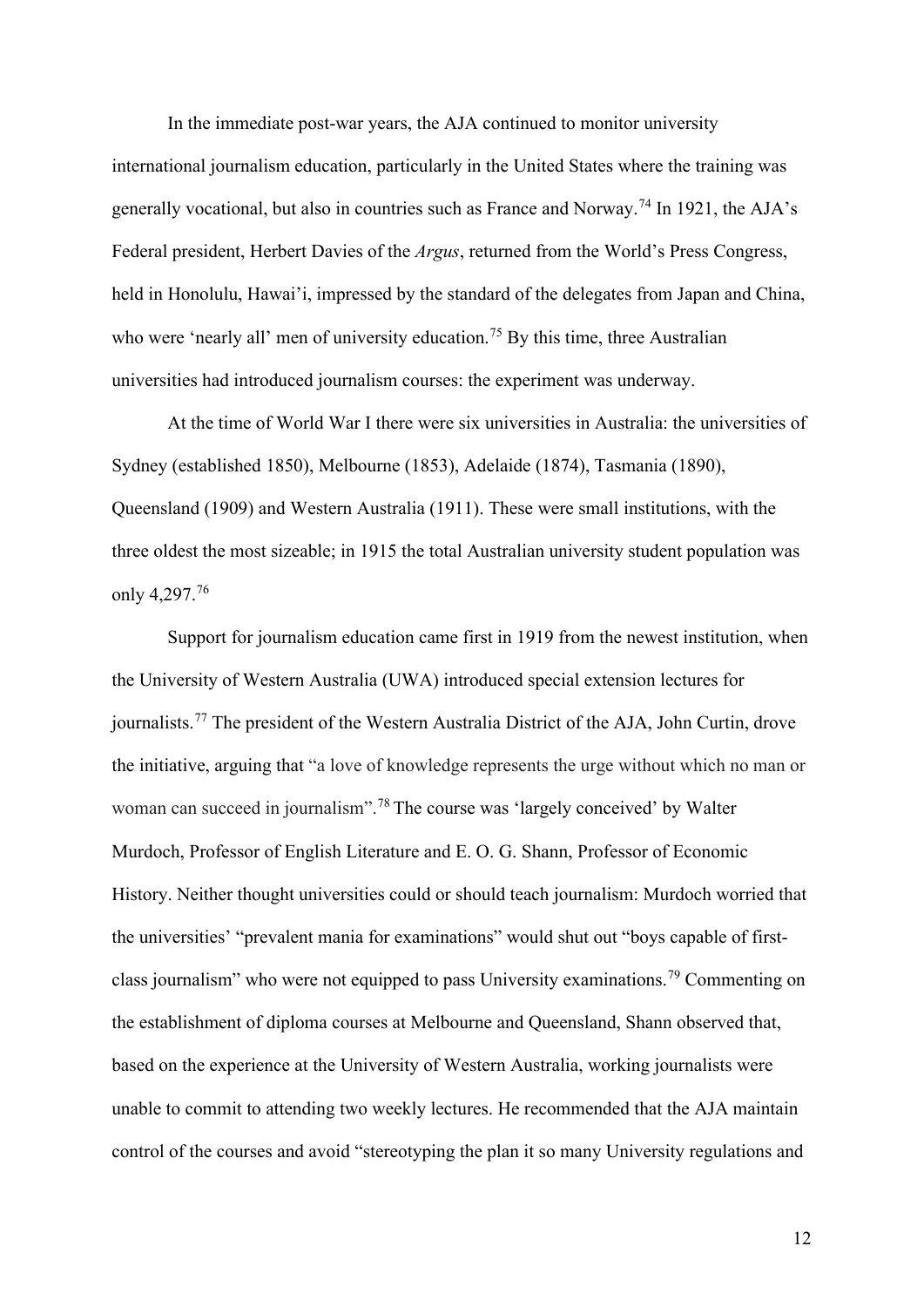so much University routine". Experiment and adaptation, he argued were "the very essence of these classes of ours".<sup>[80](#page-23-7)</sup> Murdoch and Shann did believe however, that a series of lectures might stimulate working journalists in 'political and economic history', thereby improving their education levels. Tutorial classes were held in English, History of British-Colonial Policy and Economics. By 1928 the lectures were replaced by a university course supported by the AJA and the Newspaper Proprietors Association.<sup>[81](#page-23-8)</sup> According to student Paul Hasluck, the future Governor General of Australia, it was 'an easy course of one academic subject a year for four years plus a series of lectures on subjects closely related to newspaper work'.<sup>[82](#page-23-9)</sup>

The University of Queensland introduced a trial diploma course in journalism in 1921.[83](#page-23-10) Five students enrolled, including G.R. (Dick) Tainton, who reported on the course for the *Journalist*. [84](#page-23-11) A committee of university staff and the AJA administered the course. Students were required to pass four subjects and complete three years of professional experience (with AJA certification) to qualify for the Diploma in Journalism. Tainton described being 'whirled into a vortex of hard work, lectures, reading, writing'. He studied European and English History, Colonial Policy and Economic History, and Drama: William Farmer Whyte was a fellow student.Classes were offered in the day or evening, with fees at  $\pounds88$  shillings for the academic year.<sup>[85](#page-23-12)</sup> The Queensland diploma was reviewed in 1926, with newspaper interests arguing for greater emphasis on the English language and 'an ability to marshal facts'.[86](#page-24-0)

The University of Melbourne's Diploma in Journalism also commenced in 1921.<sup>[87](#page-24-1)</sup> Students had to pass six subjects and produce evidence of four years' experience in practical journalism, with fees of £1.9 shillings for each subject.<sup>[88](#page-24-2)</sup> A Joint Committee of university and AJA representatives oversaw the curriculum.<sup>[89](#page-24-3)</sup> Enrolments fluctuated greatly: twenty students enrolled in 1921, but only nine completed the year. There were just eight enrolments in 1922, and eleven in 1923. Disappointed with this attrition and the small numbers, the AJA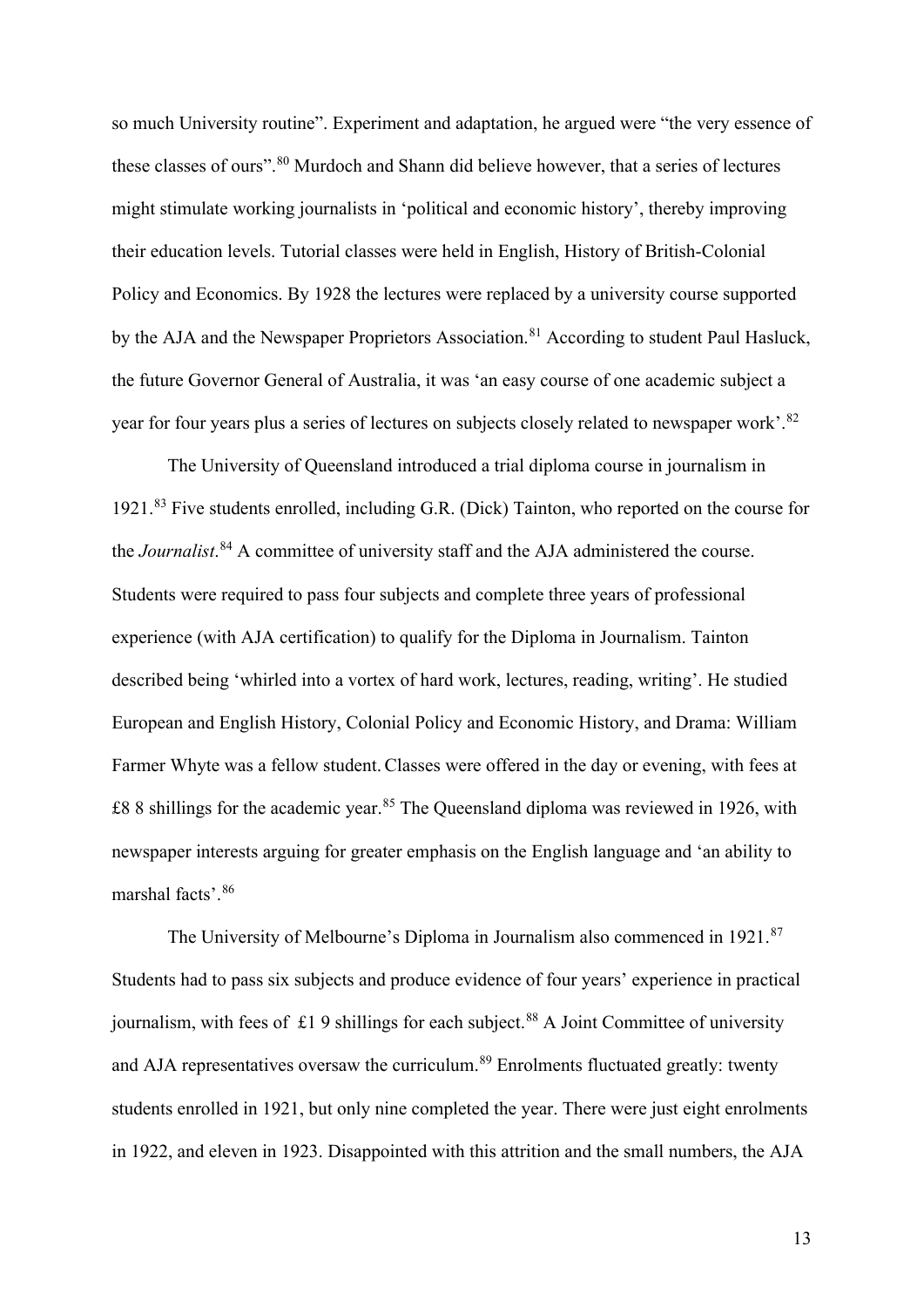encouraged newspaper proprietors to support the studies of their staff.<sup>[90](#page-24-4)</sup> The first graduate (in 1922) was Allan Frederick Burbury, a journalist at Melbourne's *Herald* who later worked for *The Sun*, Australian Associated Press in London, and Brisbane's *Sunday Mail*. [91](#page-24-5)

The University of Sydney established its Diploma in Journalism in 1926, having first discussed the possibility in 1919, following the announcement of the University of London course.[92](#page-24-6) Requirements were two-fold: attendance at prescribed lectures, passing examinations and not less than four consecutive years of professional work. Examiners included Charles Bean, Australia's leading war correspondent, and W. P. Tiernan, president of the AJA's NSW District.<sup>[93](#page-24-7)</sup> Once again, these arrangements received mixed responses. Academics were reluctant; Professor of English, Mungo McCallum observed that 'a journalist ought to be a graduate in the "faculty of things" in general'.<sup>[94](#page-24-8)</sup> Given the requirement of four years' practical experience, the necessity for university study was questioned. J. Fitz-Alees, a Sydney pressman, wrote in the *Journalist*:

Because a doctor is a member of a profession and has to pass an examination to be recognized as such, it does not follow that a journalist should be made the same way. The fact is, he can't be. If a diploma is necessary – which it ain't – then why not a diploma of experience.<sup>[95](#page-24-9)</sup>

Nonetheless, those enrolling in the first year of the Sydney Diploma were an illustrious group and included Clive Evatt, barrister, politician, and brother of the future Labor leader H.V. Evatt; Ross Gollan, the *Sydney Morning Herald* political correspondent; Geoff Hawksley, son of George Hawksley of the *Evening News*, and Vice President of the Journalists' Institute; the *Daily Telegraph*'s Robin Slessor; Neroli Whittle, who went on to work as a journalist in Britain; the writer G.W.R. Southern; and Elinor Wren, daughter of the notorious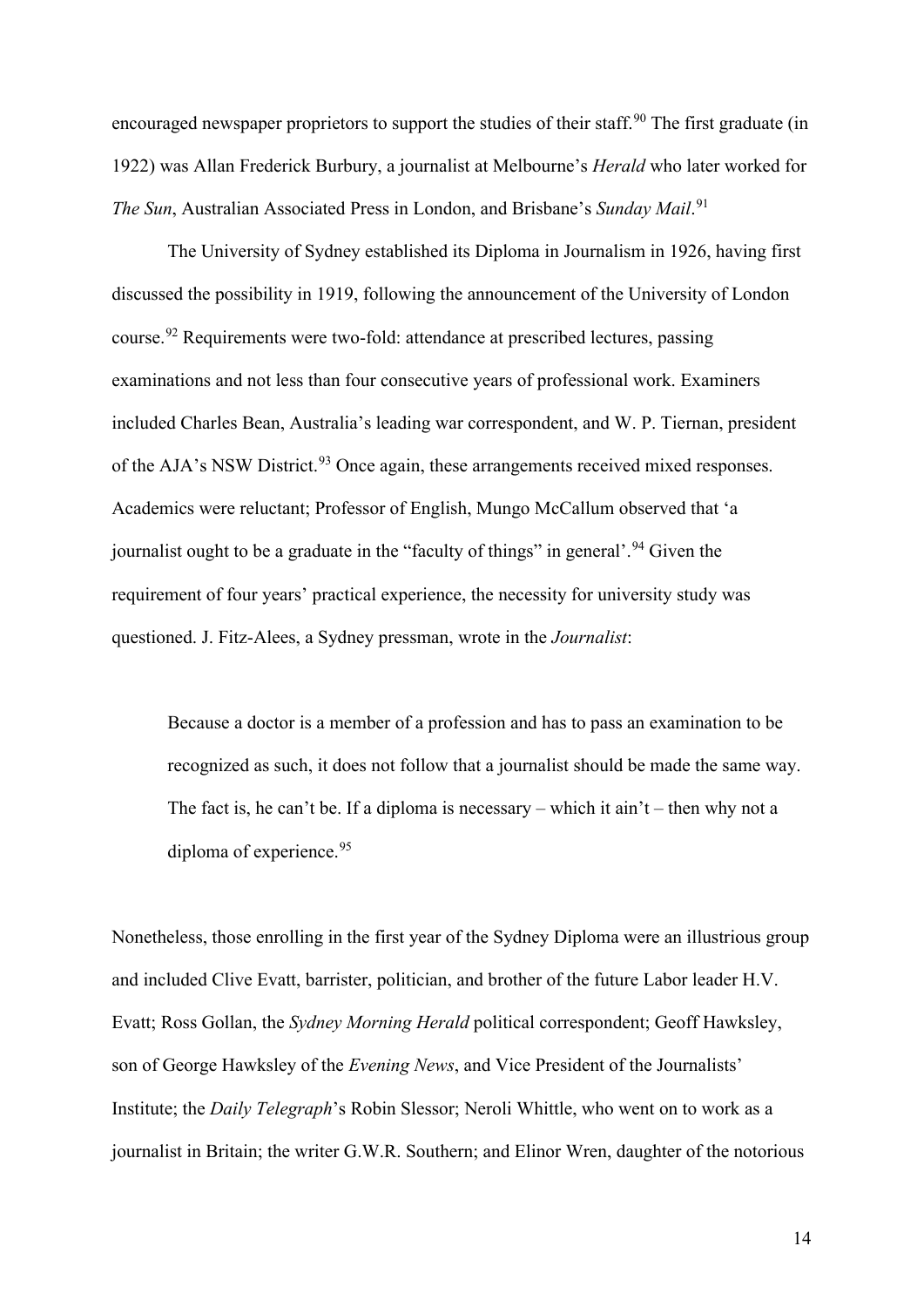Melbourne bookmaker John Wren.<sup>[96](#page-24-10)</sup>

What was notable was the large number of female students these courses attracted: at the University of Sydney women outnumbered men three to one in most years.<sup>[97](#page-24-11)</sup> Women journalists had been guaranteed equal pay in the 1917 decision of the Arbitration Commission but were usually confined to lower status work, and generally writing for the 'women's pages'.[98](#page-24-12) In the interwar years, some middle-class women (including married women – for unlike the Australian public service there was no requirement for women to leave journalism on marriage) sought alternative pathways into journalism including tertiary study.<sup>[99](#page-24-13)</sup> It took two decades before the first woman, Lynette Yvonne Walker, graduated with a University of Melbourne Diploma in Journalism. [100](#page-24-14) She had joined the *Argus* in October 1937 as the University correspondent, and then moved into general reporting. While at the University, Walker co-edited the student newspaper *Farrago*. [101](#page-24-15) How many other women who undertook university study in journalism found employment is difficult to ascertain, not least because bylines were yet to become common; many women worked as 'casual contributors' or freelancers.[102](#page-25-0) Greater autonomy for women, including access to newspaper cadetships, arrived with the upheaval caused by World War II. As male journalists enlisted, some women took the opportunity to move permanently beyond the women's pages and be assigned to general reporting, although they remained a minority in the industry.<sup>[103](#page-25-1)</sup>

When the Sydney Diploma of Journalism was discontinued in 1931, there had only been one graduate, Kenneth Hutton Wilkinson, the son of the renowned journalist Frank Wilkinson, and the film and dramatic critic for the *Sydney Morning Herald* . [104](#page-25-2) Indeed, by 1938 there had been only 25 graduates of the university Diplomas in Journalism nation-wide. Despite the support of the AJA, the newspaper industry had failed to embrace university journalism courses, though the economic conditions of the 1930s also contributed to the downturn in enrolments in the university courses.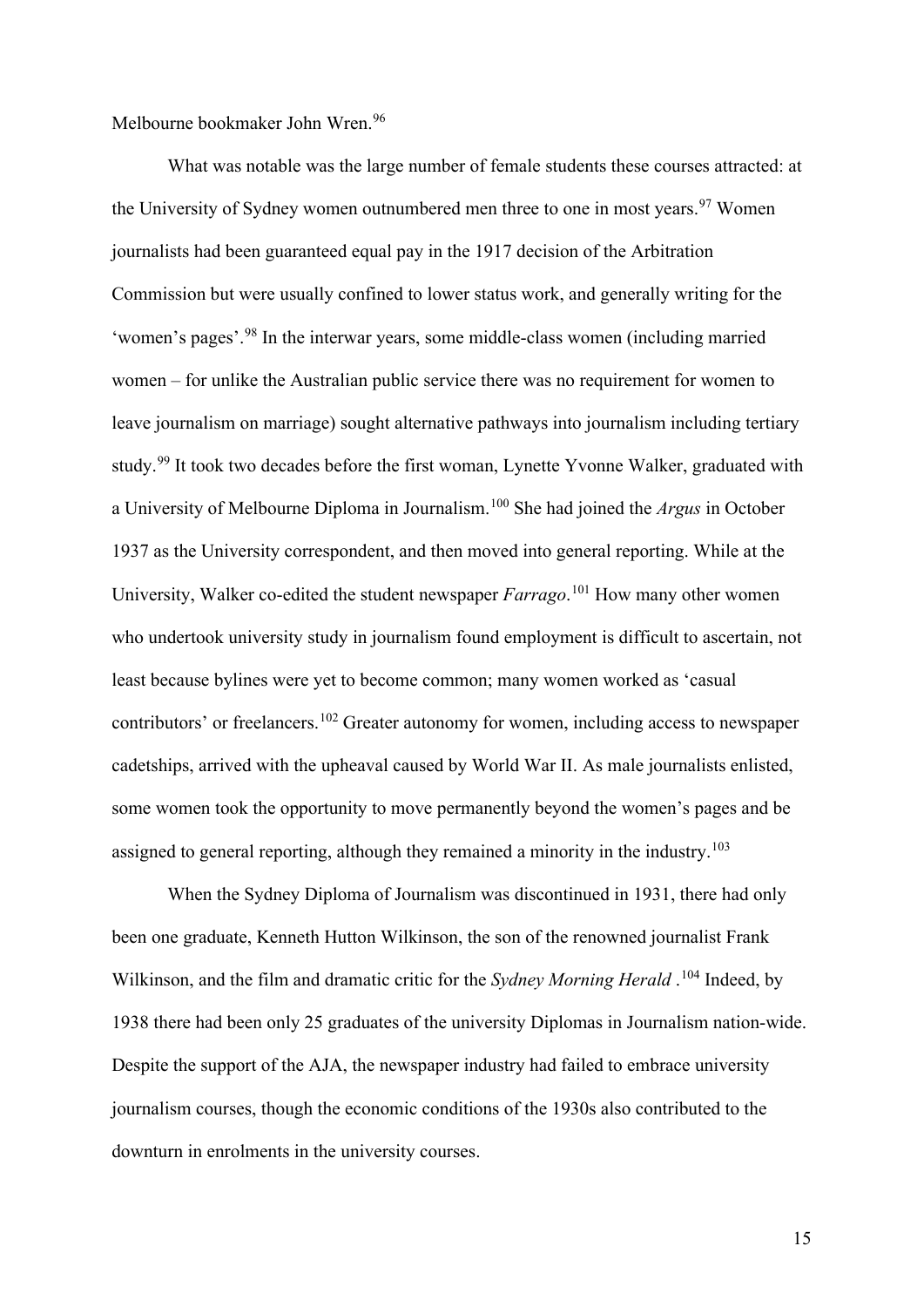Debates conducted in the pages of the *Journalist* in the 1920s show journalists divided on the efficacy of university education for journalists.<sup>[105](#page-25-3)</sup> Underlying these debates were anxieties about the standing of the journalist in society coterminous with those anxieties expressed immediately after the war. Of particular concern was the maintenance of journalistic writing standards in the face of the 'New Journalism'. Those who argued for increased standardisation, including prescribed training, were especially concerned with the status of professional journalists in the shifting media environment of the 1920s.<sup>[106](#page-25-4)</sup> The status of journalists was threatened, they argued, by two types of outsider: the 'bohemian' writer whose work introduced creative uncertainty to the profession, and the amateur journalist, including those trained in university courses, whose writing was perceived as 'stilted'.[107](#page-25-5) Linked to this was the hope that standardisation might ensure the maintenance of award rates of pay: the willingness of amateur or freelancer writers to accept lower rates of pay or, in the case of academics to write for no remuneration, reduced opportunities for the professional journalist.<sup>[108](#page-25-6)</sup> Reflecting a similar debate in the advertising industry (was advertising a science or an art?<sup>109</sup>), those who resisted calls for the standardisation university training would deliver argued that journalism could not be compared to 'the recognized professions' (law and medicine) because it was 'essentially' useless, having 'no mission to educate or assist humanity'.<sup>[110](#page-25-8)</sup> Underlying the debates about the advisability of tertiary education were uncertainties about the future of journalism: what skills would the next generation of journalists require in the rapidly changing media environment? Should they be trained to think critically, or should they continue to learn 'on the job', as so many had in the past?

Australian journalists were divided on this, as were editors and proprietors. The *Herald and Weekly Times* had supported the establishment of the Melbourne diploma in 1921, immediately setting up a support scheme for staff who wished to enroll.<sup>[111](#page-25-9)</sup> Conley had spoken up in support for tertiary education, as had James Fairfax. Yet the establishment in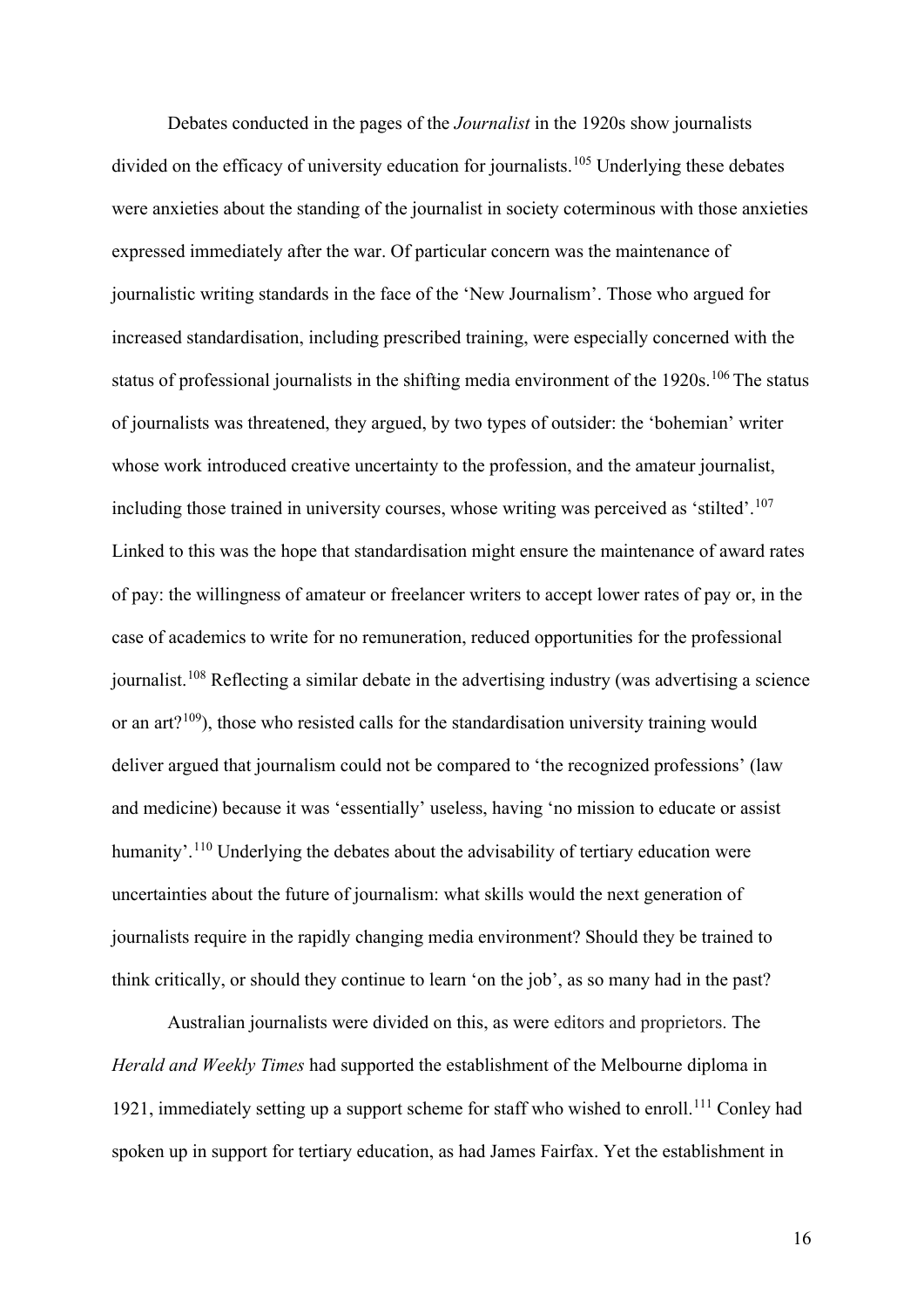1921 of Fairfax's Herald School (later known as the Instruction Department) in Sydney delivered a rather mixed message. On the one hand, it demonstrated a strong organisational commitment to education for Fairfax employees beyond technical training. Between 1921 and 1947, 426 apprentices at the *Sydney Morning Herald* and the *Sydney Mail* were educated in-house at the *SMH*. They were drawn from the Composing, Clerical, Electrical, Lino Engineering, Stereo, Process Engraving, Machine, Messenger, Accounts, and Advertising sections.<sup>[112](#page-25-10)</sup> They addended classes where subjects such as English, History, Geography, Mathematics, Drawing, and Physiology were taught using a series of pocket-books —*English Grammar, Notes I and II* (1924) *Pronunciation* (1929), and *Words with Notes on Spelling and Usages* (1934), for example — compiled by the School's "headmaster", F. G. Brown (BA, B. Sc.).<sup>[113](#page-26-0)</sup>

On the other hand, the establishment of the Herald School allowed Fairfax to control both its content and emphasis, ensuring the material covered in lessons would be of use onthe-job. The School also provided opportunities for company bonding: annual prizes were awarded with the financial support of the Herald Chapel of the Printing Industry Employees' Union of Australia (PIEU), and members of the Fairfax family attended prize-giving nights.[114](#page-26-1) It is unclear whether any of the technical staff who completed the lessons later worked as journalists, but mobility within the organisation was common: Charles Theakstone, for example, the *SMH*'s Chief Sub-editor, had started as a compositor. [115](#page-26-2)

Despite the failure of the AJA's work with the universities to develop a vibrant program of journalism education, there were educational alternatives. The privately-run business colleges that existed in Australian cities – Stott's Technical Correspondence College, Bradshaw's Business College, the International Correspondence School – had taught advertising writing (copywriting) since before World War I. After the war, they expanded their offerings to include 'Literary Training', correspondence courses designed to equip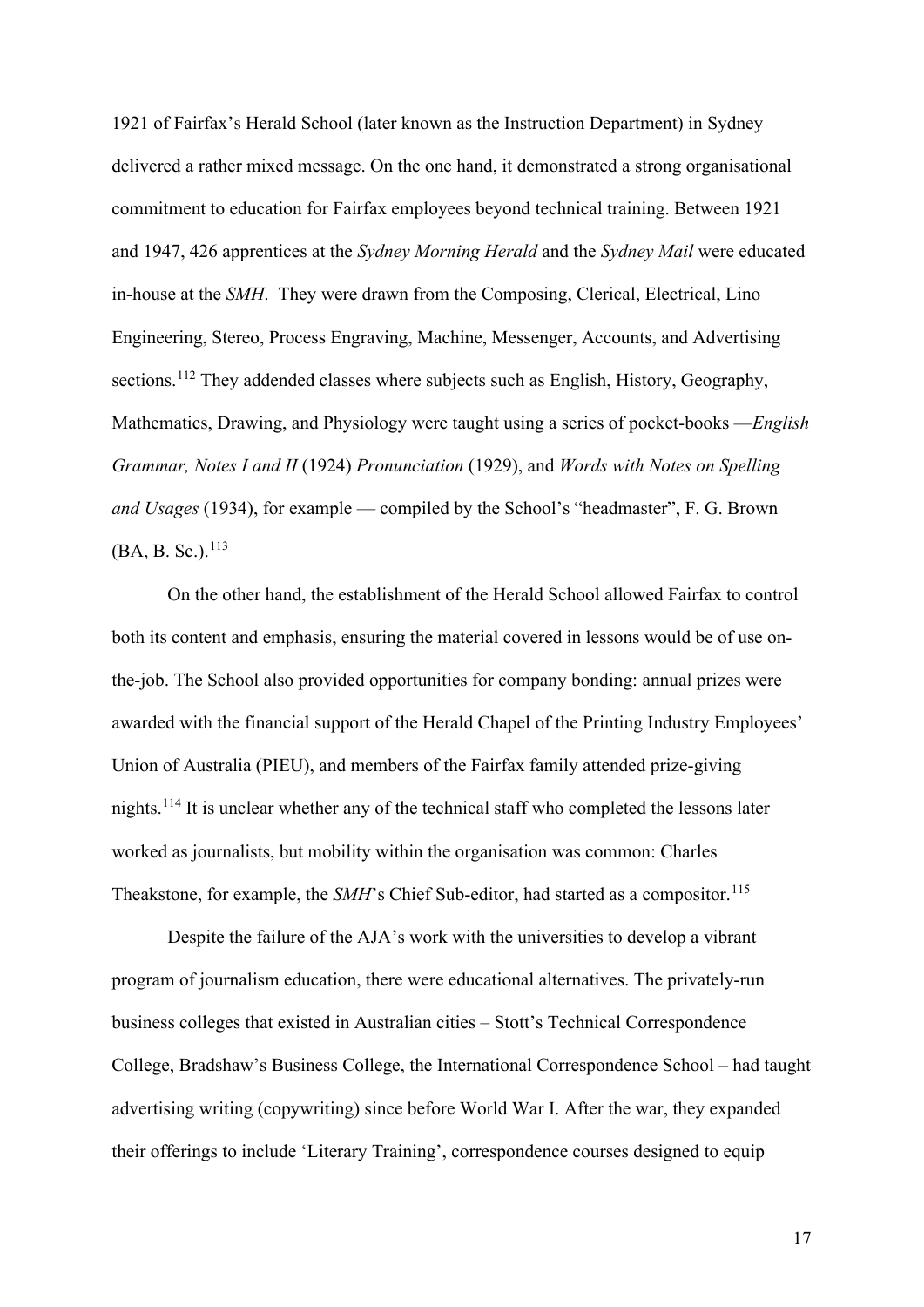Australians with the skills required to secure paid work in the swiftly expanding writing professions.[116](#page-26-3) Subjects included Journalism and Story Writing, Radio Play Writing, Radio Continuity Writing, and Freelance Journalism.[117](#page-26-4) Specialist journalism colleges also opened: the Australian Institute of Journalism and the Metropolitan School of Journalism, for example.<sup>[118](#page-26-5)</sup> How successful the graduates of these colleges were in the industry is unclear, but the prominent Stott's College advertised regularly in the *Journalist*, as did other private colleges.[119](#page-26-6) By 1945 those Diploma in Journalism courses at Australian universities that were introduced with such optimism at the end of World War I were either cancelled or struggling, although Melbourne and Queensland limped on into the 1960s.

## **Conclusion**

In 1965 the renowned political scientist Henry Mayer reflected on the reasons for the failure of the university courses for journalists introduced in the aftermath of World War 1. Echoing the opinion of Professor Shann in 1920 , Mayer blamed long working hours which prevented cadets from attending lectures, as well as the questionable professional relevance of the university curriculum.<sup>[120](#page-26-7)</sup> The courses were not essential for a career in journalism: diplomas were not required for entry, graduation was not tied to promotion, and there were no sanctions against cadets who dropped out. To change these circumstances required industrywide commitment, and this proved impossible given the belief of some proprietors and senior journalists that tertiary education for journalists was not essential or even desirable.

Ideally, perhaps, Australian universities could have provided both liberal education and practical training to journalists as they did in the United States, but in a country without a tradition of philanthropy, investment in this development was unforthcoming.<sup>[121](#page-27-0)</sup> Nevertheless, these Australian university courses were to make a significant contribution to the continuing advocacy for the improved status and professionalism of journalism. With the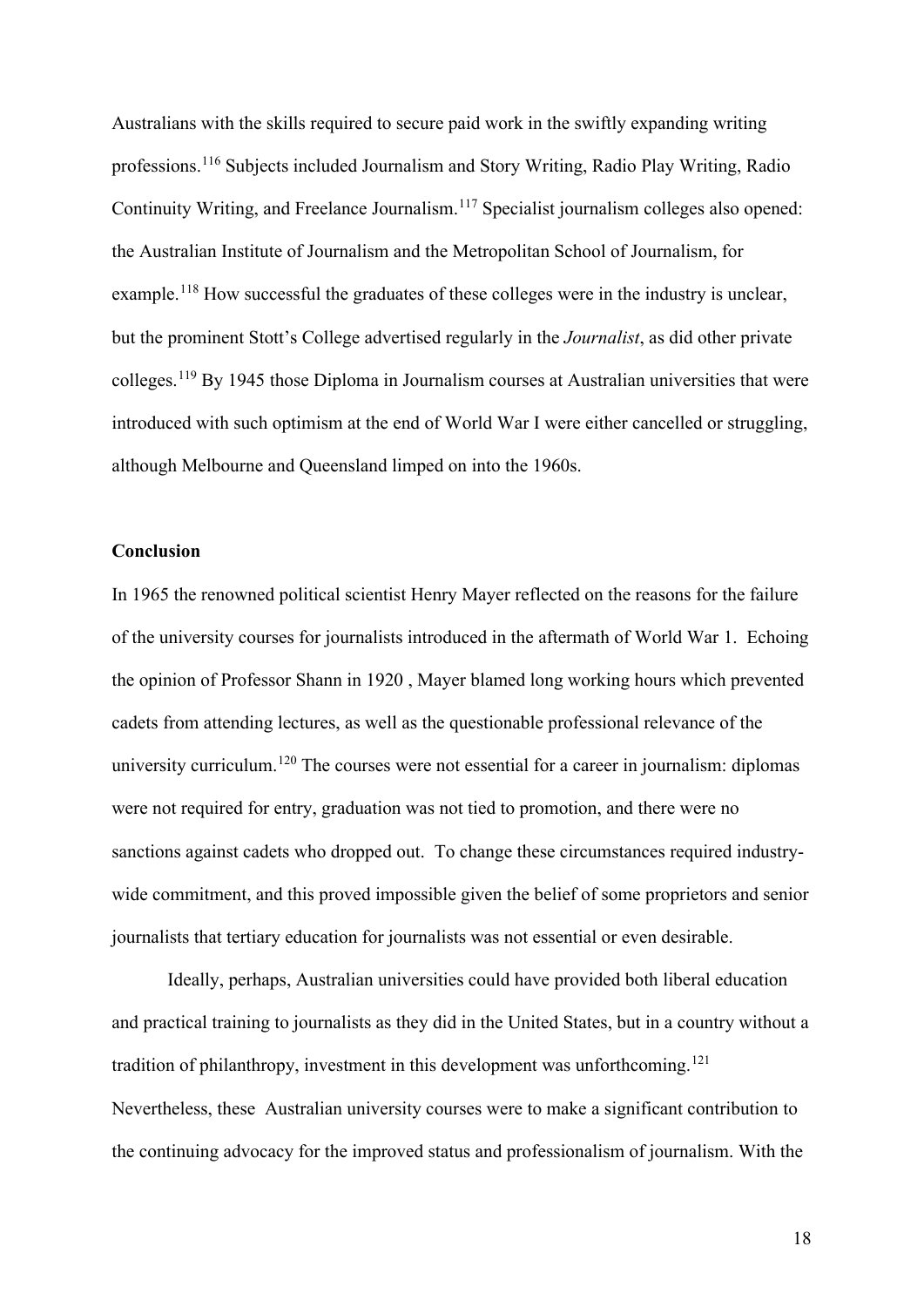emergence of a new type of reportage in the aftermath of World War I, shaped by advances in technology and communications and social change, the interwar debates in the pages of the *Journalist* about the value and efficacy of university training provided a forum for journalists to discuss their current practices and their aspirations for the future of the press in Australia.

- <span id="page-18-0"></span>1. "The New Journalism," *Australasian*, 22 May 1920, 42; Jones, *Fleet Street*, 178–80.
- <span id="page-18-1"></span>2. "The Journalist: Talk with Professor Williams, A World Mission," *Sydney Morning*

*Herald*, 21 January 1914, 12; Oliver Hogue, "An American Journalist: Australia Under the

Microscope. Williams's World Mission," *Journalist*, 25 March 1914, 27– 9.

<span id="page-18-2"></span>3. Sparrow, *Crusade for Journalism,* 72*.* 

<span id="page-18-3"></span><sup>4</sup> Tunstall, "Journalism as an Occupation," 87–101; Henningham, "Journalists and

Professionalization," 15–20; Adam, "The Education of Journalists," 315–39; Aldridge and

Evetts, "Rethinking the Concept of Professionalism," 547–64; Tumber and Prentoulis,

"Journalism and the Making of a Profession," 58–74; Elsaka, "New Zealand Journalists," 73–

86; Nolan, "Professionalism Without Professions?"

<span id="page-18-4"></span>5. Holden, *Australia Goes to Press*, 185–97.

<span id="page-18-5"></span>6. Hudson, "The Education of a Journalist"; Robertson, *First Summer School of Professional Journalism.*

<span id="page-18-6"></span>7. See Darian-Smith and Waghorne, *The First World War*.

<span id="page-18-7"></span>8. "An Association of Journalists," *Sydney Morning Herald*, 18 October 1889, 4; https://cioj.org/history-of-the-cioj. Accessed 25 November 2019.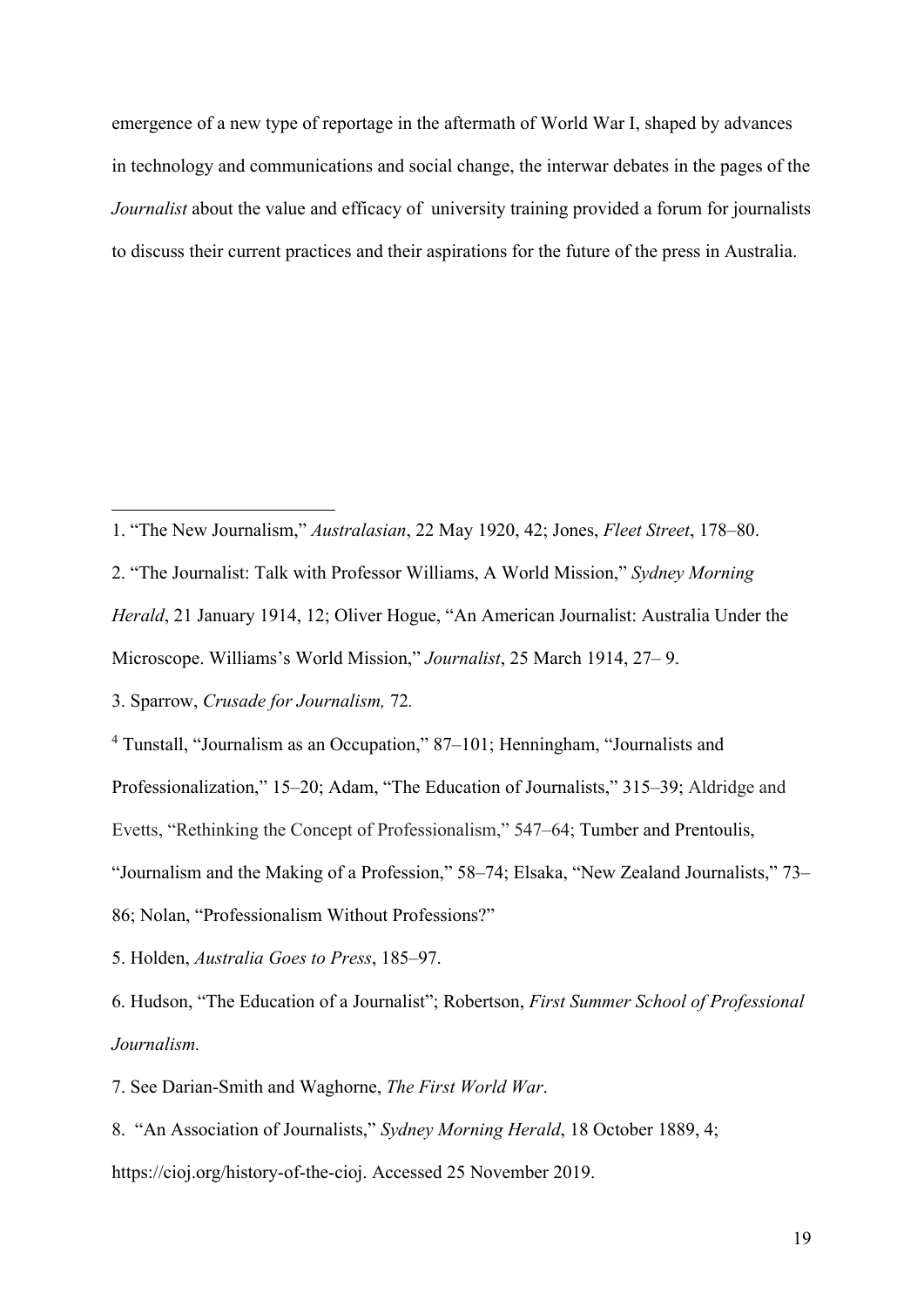<span id="page-19-0"></span>9 . Lloyd, *Profession Journalist*, 31.

- <span id="page-19-1"></span>10. Lloyd, *Profession Journalist*, 31.
- <span id="page-19-2"></span>11. "News of the Day," *Age*, 11 January 1892, 4.
- <span id="page-19-3"></span>12. "Pressmen Banqueting," *Table Talk*, 21 February 1890, 13; "Victoria," *Daily Telegraph*,

11 January 1892, 5.

<span id="page-19-4"></span>13. Lloyd, *Profession Journalist*, 32, 33, 39; "Australasian Institute of Journalists," *Age*, 27 June 1893, 7.

<span id="page-19-5"></span>14. "Journalistic epoch," B.S.B. Cook Papers 1896-1966, State Library of Victoria (SLV),

MS 8088, Box 1805/4, 3; 'Inaugurating the Press Bond', *Bendigo Advertiser*, 31 December

1906, 8; Lloyd, *Profession Journalist*, 45.

<span id="page-19-6"></span>15. Lloyd, *Profession Journalist,* 32.

<span id="page-19-7"></span>16. Lloyd, *Profession Journalist*, 48.

<span id="page-19-8"></span>17. "Victoria Kicks Off: Southern State's Part in a Continent-wide Movement," *Journalist*, 24 April 1931, 51.

<span id="page-19-9"></span>18. MEAA, "A Proud History at the Forefront of Australian Journalism,"

www.meaa.org/news/meaa-media-aja-history. Accessed 25 November 2019.

<span id="page-19-10"></span>19. Cook, "Journalistic epoch," 25, "Australian Journalists' Association," *Daily Post*, 25

April 1917, 5; Mayer, *The Press in Australia*, 197.

<span id="page-19-11"></span>20. Lloyd, *Profession Journalist,* 141–42.

<span id="page-19-12"></span>21. MEAA, "A Proud History."

<span id="page-19-13"></span>22. Lloyd, *Profession Journalist,* 142–43.

<span id="page-19-14"></span>23. John Arnold, "Newspapers and Daily Reading," in Martyn Lyons and John Arnold (eds),

*A History of the Book in Australia 1891–1945: A National Culture in a Colonised Market* (St.

Lucia, Qld: University of Queensland Press, 2001), 255.

<span id="page-19-15"></span>24. Carter and Darian-Smith, "The Writing Professions," 344.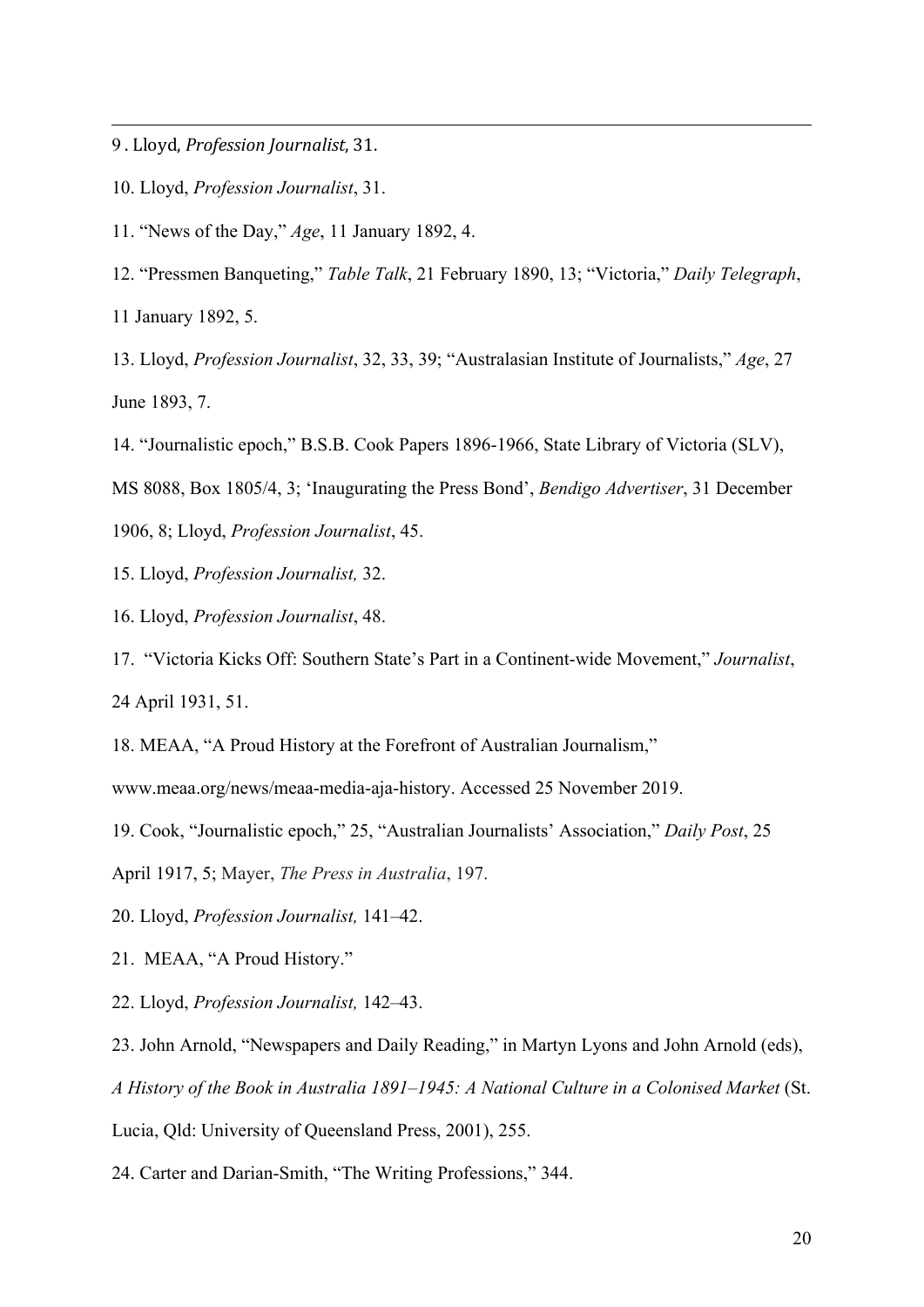<span id="page-20-0"></span>25. Sparrow, *Crusade for Journalism,* 114.

<span id="page-20-1"></span>26. Lloyd, *Profession Journalist,* 190.

<span id="page-20-2"></span>27 . MEAA, "A Proud History"; Mayer, *The Press in Australia*, 203.

<span id="page-20-3"></span>28. Forsyth, "Census Data on Professions, War Service and the Universities, 1911-1933,"

23–4.

<span id="page-20-4"></span>29. Darian-Smith and Waghorne, "The War, the Universities and the Professions," 1–3.

<span id="page-20-5"></span>30. Darian-Smith and Waghorne, "The War, the Universities and the Professions,", 2.

<span id="page-20-6"></span>31. Darian-Smith and Waghorne, "The War, Universities and the Professions," 6; Bowen, "A

Capable Army of Experts: The Broadcasting Profession Between the Wars," 363–74.

<span id="page-20-7"></span>32. Darian-Smith and Waghorne, "The War, the Universities and the Professions," 1–3.

<span id="page-20-8"></span>33. Carter and Darian-Smith, "The Writing Professions," 343, 345.

<span id="page-20-9"></span>34. Carter and Darian-Smith, "The Writing Professions," 343, 345.

<span id="page-20-10"></span>35. "Authors Unite: Activity in Sydney," *Herald*, 18 August 1921, 14.

<span id="page-20-11"></span>36 . Lloyd, *Profession Journalist,* 155.

<span id="page-20-12"></span>37. Dickenson, "Signor Perugini."

<span id="page-20-13"></span>38. International Labour Office, *Studies and Reports, Series L,* 6–7.

<span id="page-20-14"></span>39. International Labour Office, *Studies and Reports, Series L,* 58.

<span id="page-20-15"></span>40. International Labour Office, *Studies and Reports, Series L,* 15, 58.

<span id="page-20-16"></span>41. International Labour Office, *Studies and Reports, Series L,* 15, 58.

<span id="page-20-17"></span>42. "The Journalist: Talk with Professor Williams," *SMH*, 21 January 1914, 12; Sloan and Parcell, *American Journalism,* 79.

<span id="page-20-18"></span>43. "How to Become a Journalist," *Sydney Stock and Station Journal*, 11 February 1910, 3;

"A Journalist Abroad," *Sydney Stock*, 23 January 1914, 6; "Teaching Journalism," *Register*,

30 January 1914, 9; "School for Journalism," *Register*, 3 June 1920, 6; Ibold, "Walter

Williams," 208; Lloyd, *Profession Journalist*, 163. See also Williams's edited report of the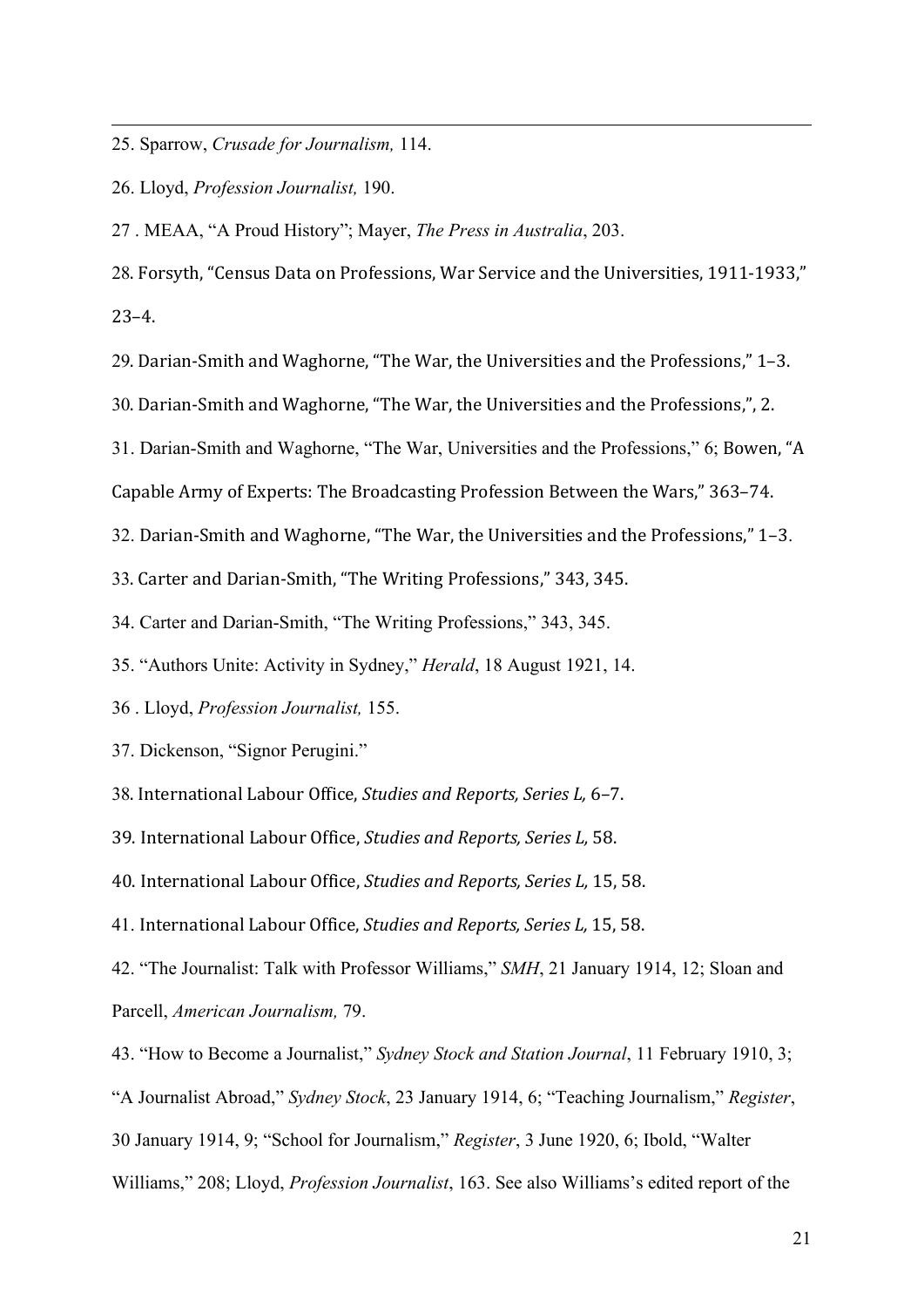Press of the World Congress in 1926, which included a discussion of journalism education; Williams, *The Press Congress of the World in Switzerland*, 99–106.

- <span id="page-21-0"></span>44. "Teaching Journalism," *Journalist*, 25 August 1916, 252; Lee*, Instruction in Journalism.*
- <span id="page-21-1"></span>45. Reade, *Literary Success*, 153.

<span id="page-21-2"></span>46. Griffiths, "Literary Journalism," 76, quoted in Field, *Toward a Programme of Imperial Life,* 156.

<span id="page-21-3"></span>47. "Journalist Scholarships," *Sydney Morning Herald*, 29 May 1902, 6.

<span id="page-21-4"></span>48. "Modern Journalism," *Ballarat Star*, 22 May 1909, 8.

<span id="page-21-5"></span>49. "School of Journalism," *Age,* 21 August 1913, 9.

<span id="page-21-6"></span>50. *Higher Education of Journalists*, 20.

<span id="page-21-7"></span>51. Larson, *The Rise of Professionalism: A Sociological Analysis,* 104–107.

<span id="page-21-8"></span>52. "Journalists' Institute: Plea for Special Education," *Kalgoorlie Miner*, 21 August 1913, 5; Nick Dyrenfurth and Frank Bongiorno, *A Little History of the Australian Labor Party* (Sydney: UNSW Press, 2011), 50–52.

<span id="page-21-9"></span>53. Lloyd Ross, *John Curtin: A Biography* (Melbourne: Melbourne University Press, 1976), 77–78.

<span id="page-21-10"></span>54. AJA, *The Higher Education of Journalists: an investigation conducted by the Australian Journalists' Association* (Melbourne: AJA, 1919), 2.

<span id="page-21-11"></span>55. Larson, *The Rise of Professionalism: a Sociological Analysis*, 136.

<span id="page-21-12"></span>56. "Objects of the AJA," *Journalist*, 25 March 1914, 15; "Education of Journalists: AJA

Commission's Report," *Journalist*, 15 March 1918, 355; R. L. Curthoys, "'Looking Forward:

'Progressive's Suggestions' Pleas for Higher Education Supported," *Journalist*, 16 June

1918, 92; C.O.R., "The Cadets: Journalistic Counsel," *Journalist*, 15 November 1919, 226.

<span id="page-21-13"></span>57. Kate Darian-Smith and James Waghorne, "Australian Universities, Expertise and

Internationalism After World War I, "*Journal of Australian Studies* (2019): 9.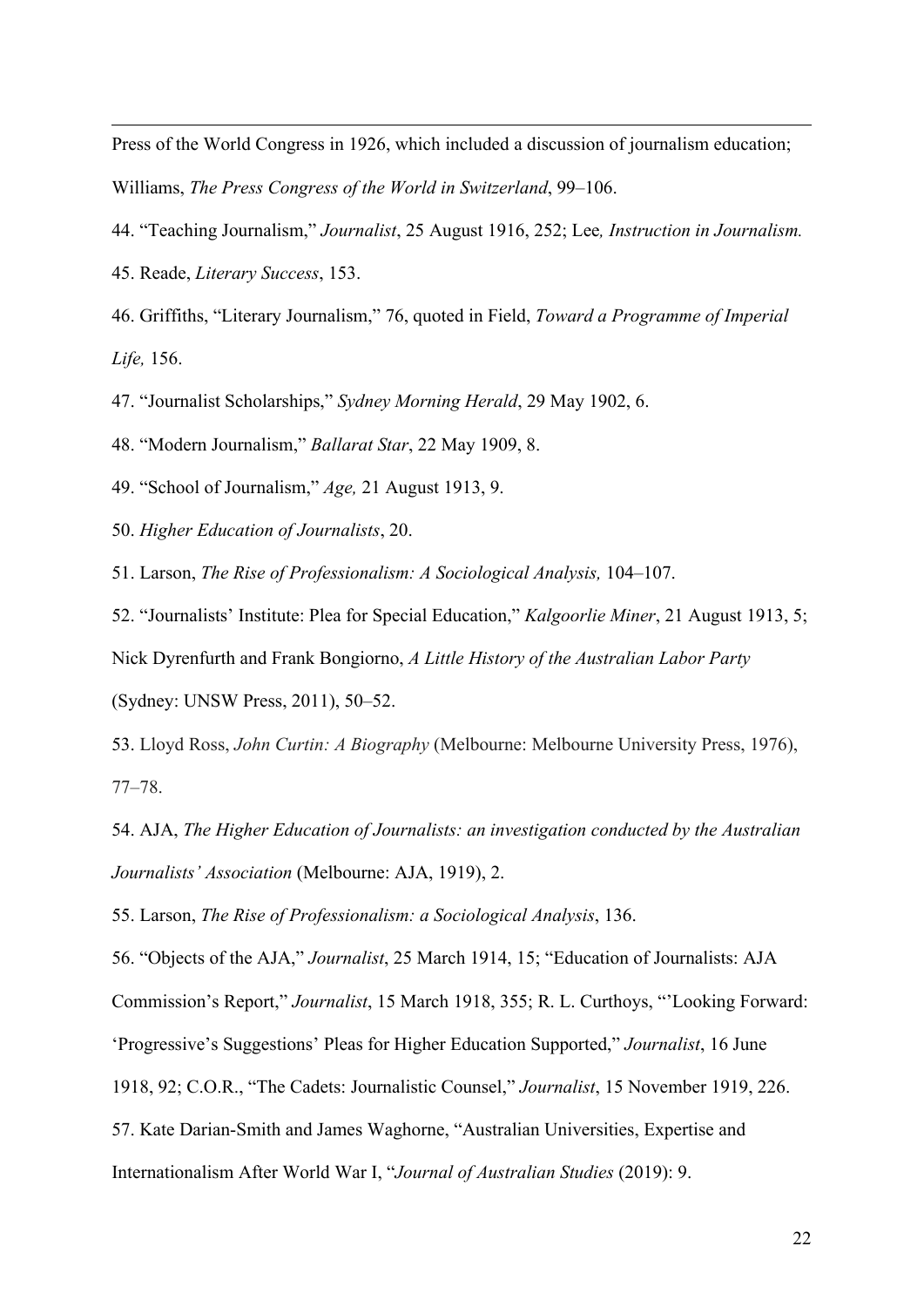- <span id="page-22-0"></span>58. "Diploma of Journalism," *Journalist*, 15 November 1916, 323.
- <span id="page-22-1"></span>59. "A Diploma of Journalism," *Journalist*, 15 November 1916, 323; Lloyd, *Profession Journalist*, 163–64.
- <span id="page-22-2"></span>60. "A Chair of Journalism," *Journalist*, 14 April 1914, 1.
- <span id="page-22-3"></span>61. "The Diploma," *Journalist,* 25 October 1916, 296.
- <span id="page-22-4"></span>62. Ernest Scott, *Journalist*, 25 April 1916, 184. See also Burns, "Reflections," 57–75.
- <span id="page-22-5"></span>63. Examples include: "Graves Desecrated," *Herald*, 29 March 1917, 9, and "Desecrating the
- Dead," *Herald*, 19 April 1917, 7; Anderson and Trembath, *Witnesses to War.*
- <span id="page-22-6"></span>64. Putnis and McCallum, "Reuters," 284–304; McCallum and Putnis, "Media Management,"

17–34; Kerby, "A Shared Rhetoric: The Western Front in 1914/15," 208–21. See also Carter and Darian-Smith, 'The Writing Professions', 343–42.

- <span id="page-22-7"></span>65. "Obiter Dicta", *The Triad* 4, no. 2 (November 1918), 3-4.
- <span id="page-22-8"></span>66. Ponsonby, *Falsehood in War-time.*

<span id="page-22-9"></span>67. Martin C. Kerby, *Sir Philip Gibbs and English Journalism in War and Peace* (London: Palgrave Macmillan, 2016); "Sir Philip Gibbs on Journalism," *Moree Gwydir Examiner*, 31 January 1921, 3.

<span id="page-22-10"></span>68. "Yellow Journalism," *Freeman's Journal*, 21 April 1921, 3.

<span id="page-22-11"></span>69. R. L. Curthoys, "Looking Forwards. 'Progressive's' Suggestions: Pleas for Higher Education Supported," 16 June 1919, *Journalist*, 92–93; *Higher Education of Journalists*, 5. 70. "Education of Journalists," *Journalist*, 15 March 1918, 355.

<span id="page-22-13"></span><span id="page-22-12"></span>71. "Education of Journalists," *Journalist*, 15 March 1918, 357; Lloyd, *Profession Journalist*, 165.

<span id="page-22-14"></span>72. "Looking Forward," *Journalist*, 16 June 1919, 92; "The Forum," *Journalist*, 15 February 1919, 27; 25 February 1920, 50, and 27 October 1920, 5, Victorian District Committee (AJA Victorian Branch), UMA.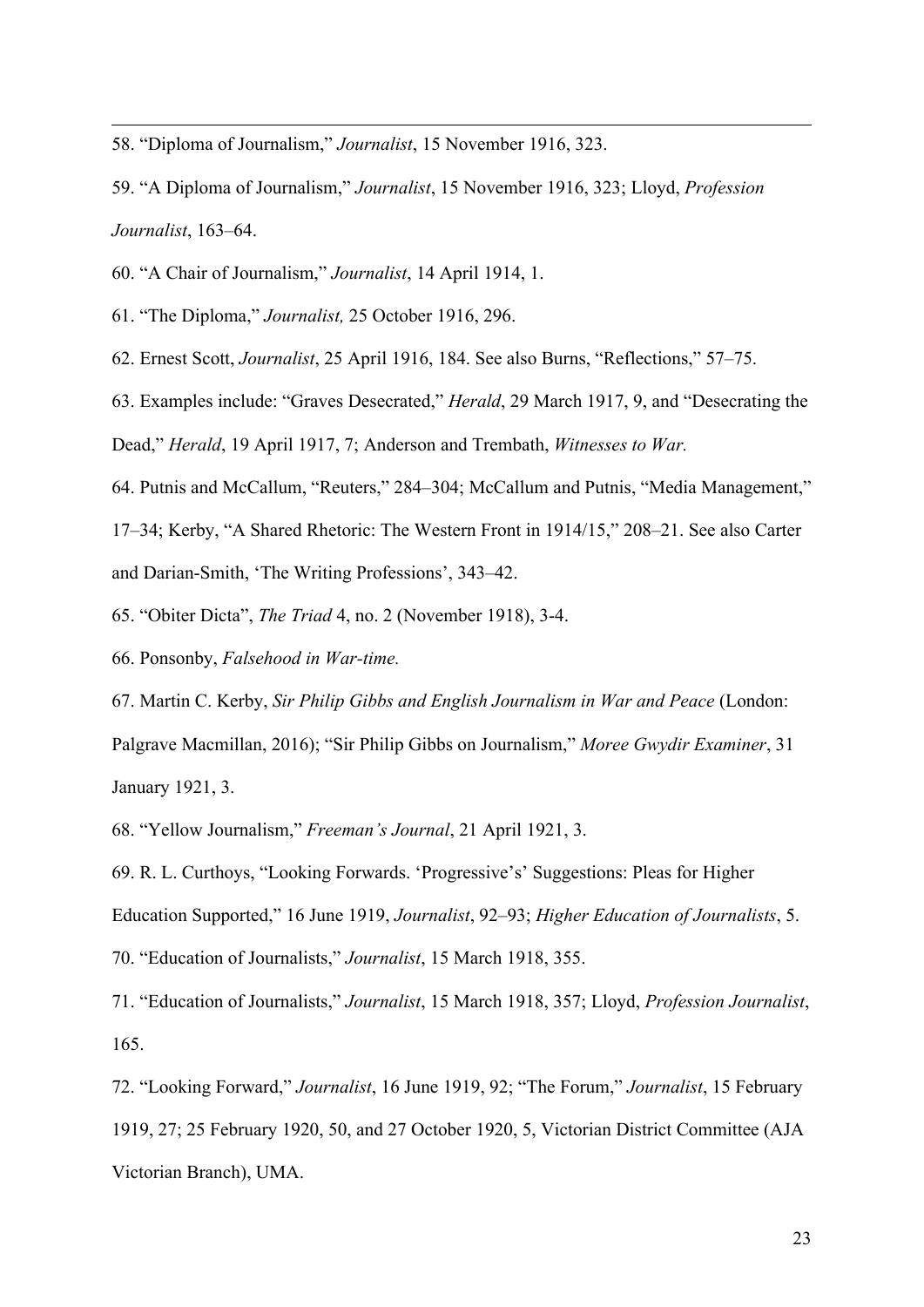<span id="page-23-0"></span>73. "A New View of Education," *Journalist*, 15 October 1919, 192*;* "The Cadets," *Journalist*, 15 November 1919, 226.

<span id="page-23-1"></span>74. B. N. Fryer, "American Schools of Journalism," *Journalist*, 15 February 1926, 19; R. L.

Curthoys: "How America Teaches Journalism," *Journalist*, 16 December 1922, 264; L. G.

Wigmore, "Journalism and Universities"; "Education Course in Western Australia,"

*Journalist*, 15 July 1922, 151; "France to Teach Journalism," *Journalist,* 15 July 1919, 127.

<span id="page-23-2"></span>75. "World's Press Congress," *Daily Standard*, 8 December 1921, 6.

<span id="page-23-3"></span>76. *Yearbook of the Commonwealth of Australia,* 829.

<span id="page-23-4"></span>77. "Educating the Journalist," *Journalist*, 15 February 1919, 24–25; "Education Scheme,"

*Journalist*, 15 March 1919, 36; "Journalism and the Universities," *Telegraph*, 28 May 1920, 7.

<span id="page-23-5"></span>78. "The University," *West Australian*, 16 May 1925; Ross, *John Curtin*, 77.

<span id="page-23-6"></span>79. *Higher Education for Journalists: an investigation conducted by the Australian Journalists' Association* (Melbourne: AJA, 1919), 27; E.O.G. Shann, "University and Journalist: A Chapter from Experience," 15 September 1920, 210.

<span id="page-23-7"></span>80. E. O. G. Shann, "University and Journalist: A Chapter of Experience," *Journalist,* 15 September 1920, 210.

<span id="page-23-8"></span>81. "Diploma in Journalism," *West Australian*, 17 April 1928, 12; AJA, *Higher Education of Journalists*, 27–28.

<span id="page-23-9"></span>82. Hasluck, *Mucking About,* 173–74.

<span id="page-23-11"></span><span id="page-23-10"></span>83. "Higher Education," *Journalist*, 15 February 1921, 339; Rod Kirkpatrick, "Diploma to Degree: 75 years of Journalism Education," *Australian Studies in Journalism* 5, (1996): 259. 84; G. R. [Dick] Tainton, "Journalists at the University," *Journalist*, 15 September 1921, 198; "Queensland University," *Brisbane Courier*, 16 July 1921, 7.

<span id="page-23-12"></span>85. "Higher Education," *Journalist*, 15 February 1921, 339.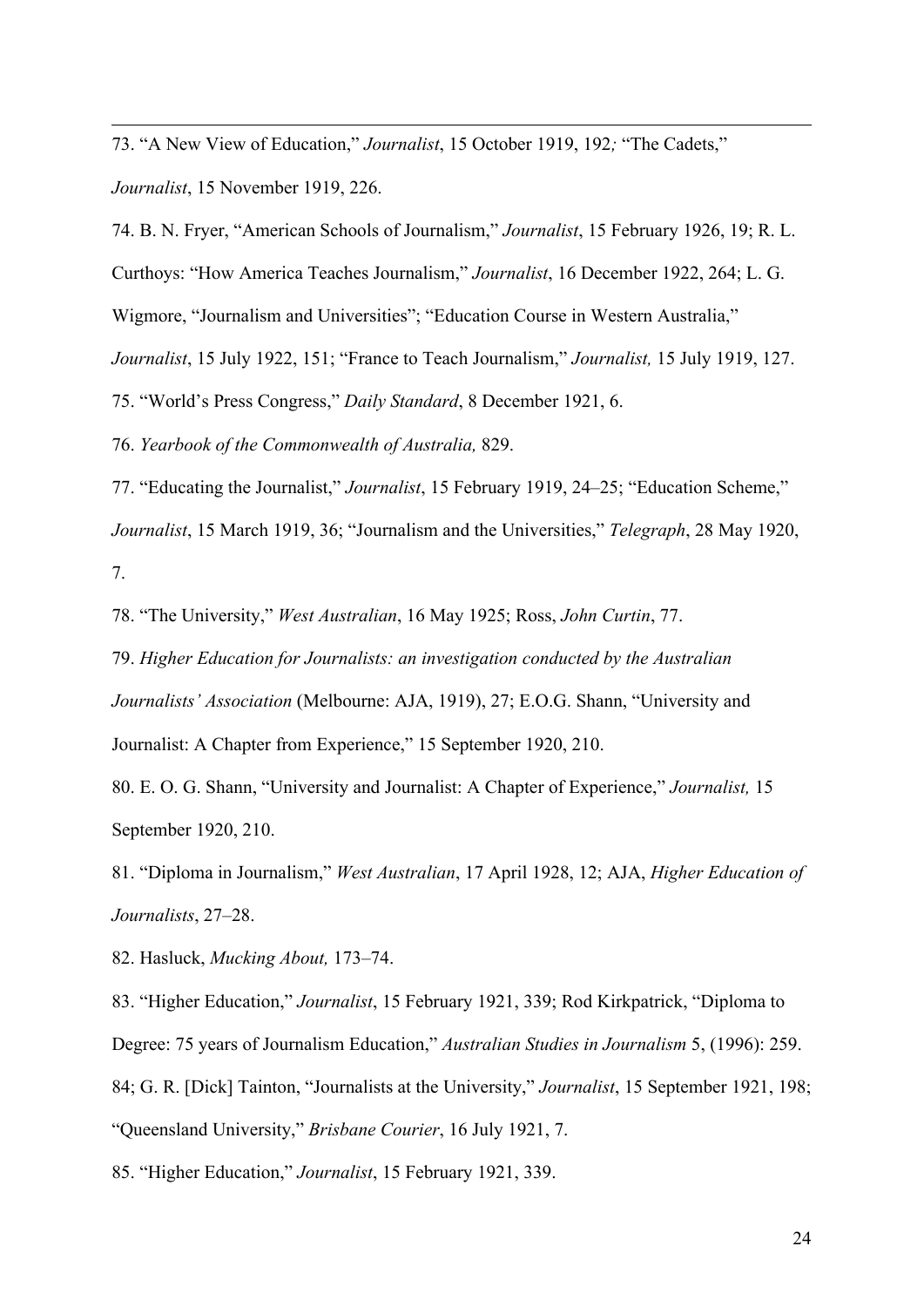- <span id="page-24-0"></span>86. "The Diploma of Journalism," *Journalist*, 15 March 1926, 33–4.
- <span id="page-24-1"></span>87. "News of the Day," *Age*, 14 June 1921, 6.
- <span id="page-24-2"></span>88. **"**Victorian Course," *Journalist*, 15 February 1921, 339.
- <span id="page-24-3"></span>89. University of Melbourne Board of Studies in Journalism, Unit 24, Box 1, 8A, University of Melbourne Archives (UMA).
- <span id="page-24-4"></span>90. "Higher Education," *Journalist*, 16 January 1922, 8.
- <span id="page-24-5"></span>91. UOM Calendar 1924, 954; "First Dip. J. 'Herald' Journalist's Success," *Herald*, 24 May
- 1924, 7; "Fleet Street and Cable News," *Telegraph*, 18 May 1939, 19; "Sunday Mail Editor,"

*Courier-Mail*, 15 October 1938, 3; Melbourne Press Club, "The Search for a Well."

<span id="page-24-6"></span>92. "Diploma in Journalism," *Northern Star*, 30 May 1919, 5; "Journalism and the University, *North Western Courier*, 9 June 1919, 3.

- <span id="page-24-7"></span>93. "Bathurst Pioneer," *Evening News*, 31 January 1928, 4.
- <span id="page-24-8"></span>94. Lloyd, *Profession Journalist*, 165.
- <span id="page-24-9"></span>95. J. Fitz-Alees, "Is the Diploma of Journalism Necessary?" *Journalist*, 15 February 1926,

19; J. Fitz-Alees, "Inefficient Editors, Diplomas, and Preferences," *Journalist*, 22 December 1926, 283.

<span id="page-24-10"></span>96. University of Sydney (UOS) Calendar, 1926, 742; UOS Calendar, 1927, 750.

<span id="page-24-11"></span>97. UOS Calendar, 1927, 750. Women outnumbered men seven to two in 1928, UOS Calendar 1928, 773.

<span id="page-24-12"></span>98. Baker, *Australian Women War Reporters*, 209; Beasley, "Women in Journalism Education," 15-16.

- <span id="page-24-13"></span>99. Beasley, "Women in Journalism," 18.
- <span id="page-24-14"></span>100. UOM Calendar, 1944, 788.

<span id="page-24-15"></span>101. "Diploma in Journalism," *Argus,* 5 May 1942, 5.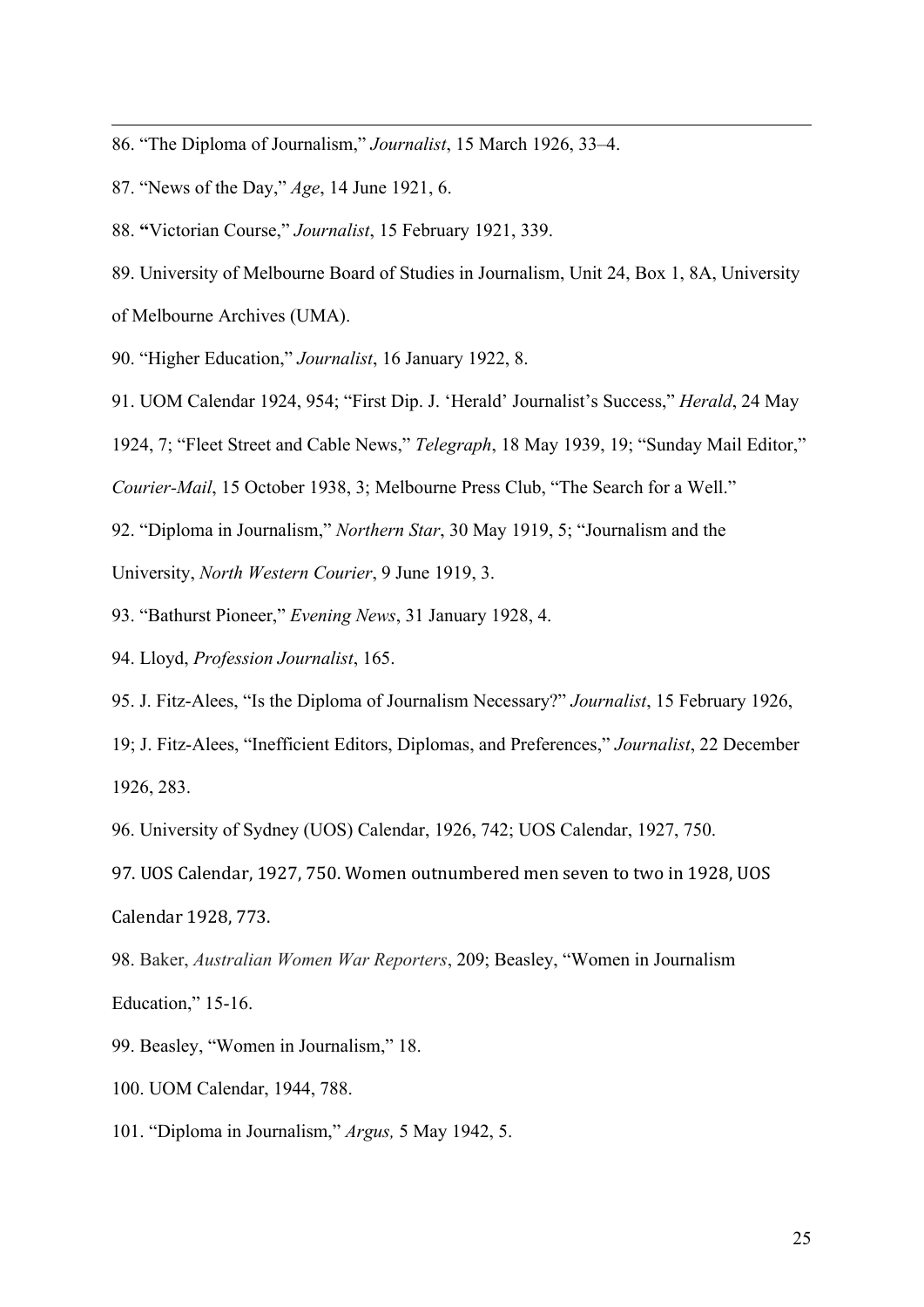<span id="page-25-0"></span>102. Baker, "Australian Women Journalists," 5-6. See also Lemon, "The Women's Pages."

Darian-Smith, "The 'Girls': Women Press Photographers," 48–58.

<span id="page-25-1"></span>103. Baker, *Australian Women War Reporters*, 49.

<span id="page-25-2"></span>104. UOS Calendar, 1929, 780, 857; 1930, 573, 815; 1931, 773, 724; 1932, 728.

<span id="page-25-3"></span>105. J. Fitz-Alees, "Is the Diploma of Journalism Necessary," *Journalist*, 19 February 1926, 19; 'Hermes', "The Diploma of Journalism," *Journalist*, 15 March 1926, 33–4; "The Diploma of Journalism," *Journalist*, 15 April 1926, 62–3; "Pleb," *Journalist*, 15 April 1926, 63; "The Place of a Dip. J.," *Journalist*, 11 June 1926, 95; 11 July 1926, 121; 15 August 1926, 149; 15 November 1926, 248; 'Robert Louis Carlyle,' "Make it a Skilled Craft: A Question of Style," *Journalist*, 17 September 1926, 189; 'Student,' "Make it a Skilled Craft," *Journalist*, 15 October 1926, 216; "Keeping Outsiders Out," *Journalist*, 26 January 1927, 17; "Professional Status," *Journalist*, 23 February 1927, 24; "The Diploma of Journalism," *Journalist*, 15 June 1927, 93; "The Diploma," *Journalist*, 18 August 1927, 121.

<span id="page-25-4"></span>106. Blue Pencil, "Reply," *Journalist*, 11 July 1926, 121.

<span id="page-25-5"></span>107. Blue Pencil, "Reply," *Journalist*, 11 July 1926, 121.

<span id="page-25-6"></span>108. Arriere-Ban, "Make it a Skilled Craft," *Journalist*, 15 August 1926, 149–50.

<span id="page-25-7"></span>109. Dickenson, "Signor Perugini,"1–16.

<span id="page-25-8"></span>110. 'Cheerfulness', "Journalism: Is it a Useless Occupation?" *Journalist*, 30 November 1926, 260.

<span id="page-25-10"></span><span id="page-25-9"></span>111. "Higher Education of Journalists: Progress in the States," *Journalist*, 15 April 1921, 87. 112. Fairfax Media Business Archive, MLMSS 9894, Series 3. 1–5, Box 11, "Class Rolls SMH-Fairfax School, 1921-47"; Series 4, Box 11, "Fairfax School Register of Admission, 1921-1947".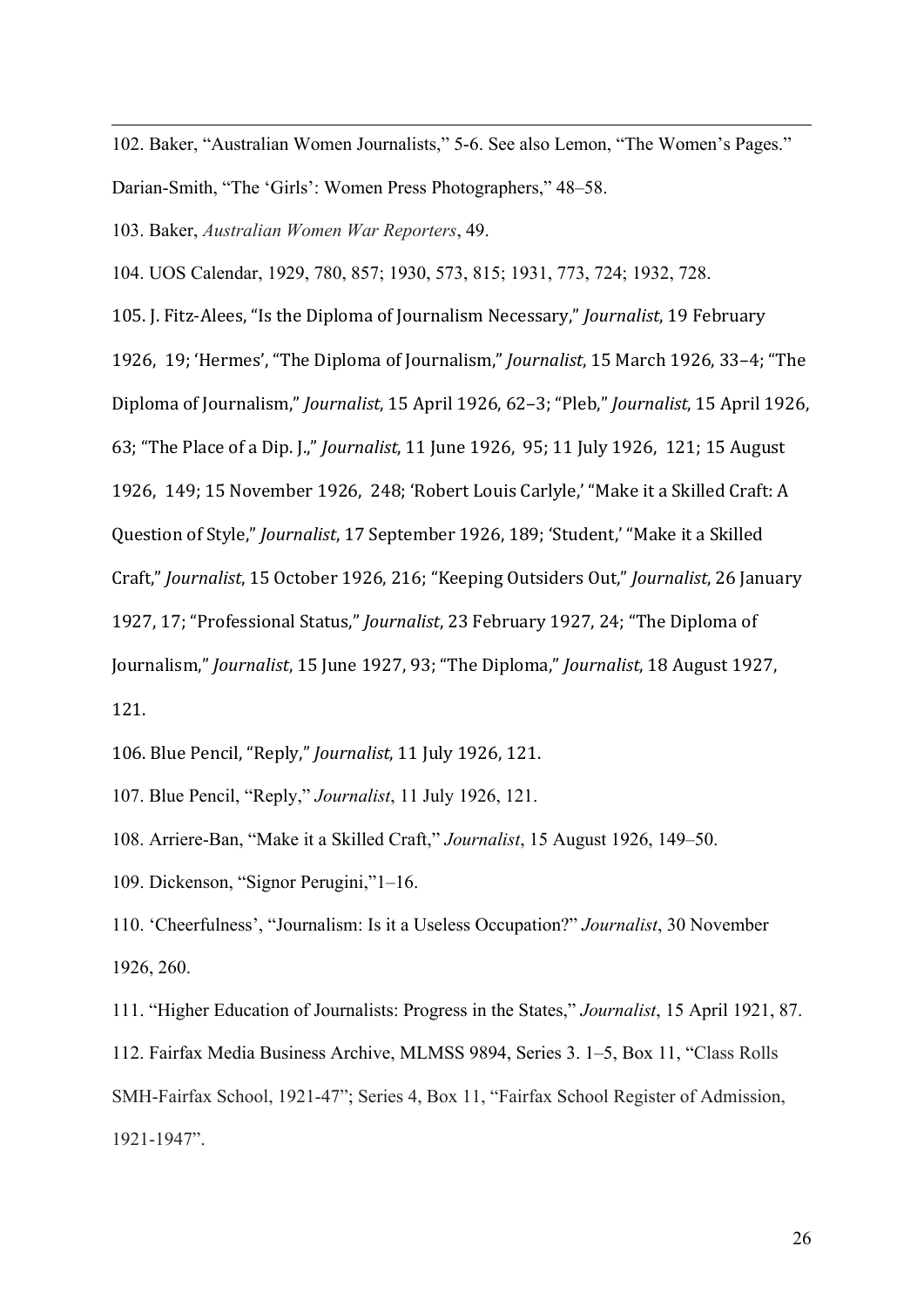<span id="page-26-0"></span>113. "The Schools: John Fairfax and Sons' School," *SMH*, 24 December 1921, 12; "John Fairfax and Sons, Ltd School," *SMH*, 18 December 1923, 12; "John Fairfax and Sons, Ltd School," *SMH*, 13 December 1924, 20; "Sydney Morning Herald School," 12 December 1925, 18; "Herald School: John Fairfax and Sons, Ltd," *SMH*, 11 December 1926, 16; "John Fairfax and Sons, Ltd: Instruction Department," *SMH*, 10 December 1927, 18; Fairfax Media Business Archive, MLMSS 9894, Series 085, Box 135: John Fairfax and Sons, Ltd. School, *English Grammar. Notes – I, II, March 1924* (Sydney: John Fairfax and Sons, 1924); John Fairfax and Sons, Ltd. Instruction Department, *Pronunciation, June 1929* (Sydney: John Fairfax and Sons, 1929); John Fairfax and Sons, Ltd., *Words with Notes on Spelling and Usages: Instruction Department, 1934* (Sydney: John Fairfax and Sons, 1934);

<span id="page-26-1"></span>114. Fairfax Media Business Archive, MLMMS 9894, Series 325, Folder 50, 3; "The Herald School," *SMH*, 6 December 1930, 19. See also "Miss M. Fairfax's Will," *SMH*, 25 August 1945, 5.

<span id="page-26-2"></span>115. "Souvenir of the Chapel: Sydney Morning Herald and Sydney Mail, Centenary Celebration, 1931," ML MSS 9894, Series 325, File 36/2, 4; "Mr. Charles Theakstone: Former 'Herald' Executive Dies," *Sydney Morning Herald*, 30 July 1948, 2.

<span id="page-26-3"></span>116. "Classifieds," *Argus*, 30 July 1927, p. 12; Carter and Darian-Smith, "The Writing Professions," 355.

<span id="page-26-5"></span><span id="page-26-4"></span>117. "Learn Journalism and Story Writing – It Pays," *Sydney Mail*, 20 September 1922, 39. 118. "Advertising," *Brisbane Courier*, 26 April 1930, 4; "Pleasure Brings Income," *World's News*, 6 February 1929, 37.

<span id="page-26-6"></span>119. "The Art of Journalism," *Journalist*, 15 June 1922, 138; "Cub Journalists," *Journalist*, 15 June 1922, 139.

<span id="page-26-7"></span>120. Mayer "Higher Education for Journalists," 38; Lloyd, *Professional Journalist*, 169.